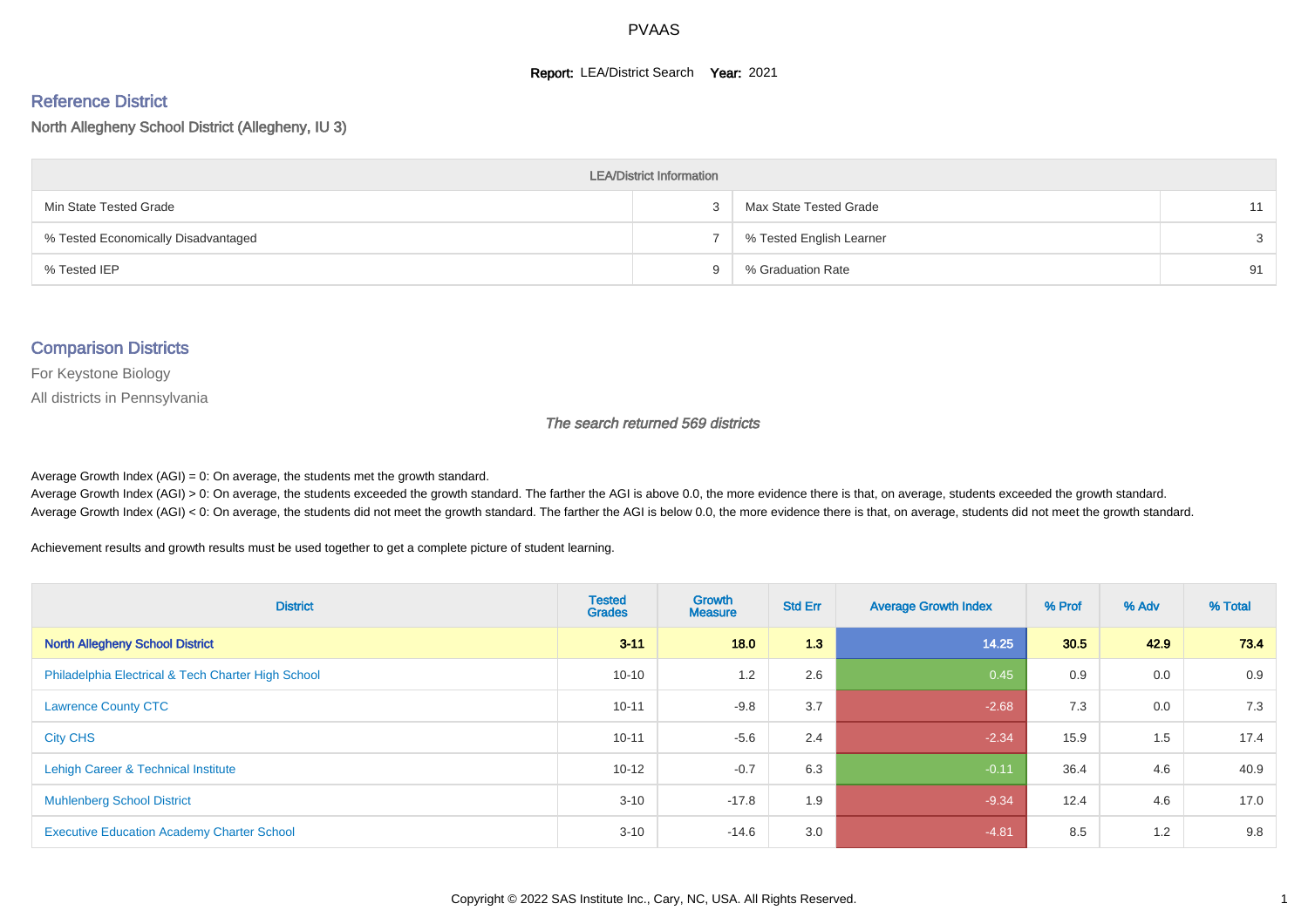| <b>District</b>                               | <b>Tested</b><br><b>Grades</b> | <b>Growth</b><br><b>Measure</b> | <b>Std Err</b> | <b>Average Growth Index</b> | % Prof | % Adv | % Total |
|-----------------------------------------------|--------------------------------|---------------------------------|----------------|-----------------------------|--------|-------|---------|
| <b>North Allegheny School District</b>        | $3 - 11$                       | 18.0                            | 1.3            | 14.25                       | 30.5   | 42.9  | 73.4    |
| <b>Chartiers-Houston School District</b>      | $3 - 10$                       | $-16.5$                         | 3.5            | $-4.79$                     | 26.3   | 6.6   | 32.9    |
| <b>Neshannock Township School District</b>    | $3 - 10$                       | $-12.5$                         | 2.7            | $-4.73$                     | 29.0   | 13.0  | 42.0    |
| <b>Mid Valley School District</b>             | $3 - 10$                       | $-11.1$                         | 2.7            | $-4.07$                     | 28.3   | 8.1   | 36.4    |
| <b>Shikellamy School District</b>             | $3 - 10$                       | $-8.3$                          | 2.4            | $-3.42$                     | 20.8   | 18.5  | 39.2    |
| Lackawanna Trail School District              | $3 - 10$                       | $-11.0$                         | 3.3            | $-3.35$                     | 13.1   | 18.0  | 31.2    |
| <b>Wissahickon School District</b>            | $3 - 10$                       | $-5.3$                          | 1.7            | $-3.14$                     | 27.5   | 29.0  | 56.6    |
| Jefferson-Morgan School District              | $3 - 10$                       | $-12.0$                         | 3.9            | $-3.09$                     | 28.6   | 6.1   | 34.7    |
| California Area School District               | $3 - 10$                       | $-13.7$                         | 4.5            | $-3.06$                     | 41.7   | 16.7  | 58.3    |
| <b>Avonworth School District</b>              | $3 - 10$                       | $-6.2$                          | 2.3            | $-2.68$                     | 35.9   | 14.1  | 50.0    |
| <b>Antietam School District</b>               | $3 - 10$                       | $-9.5$                          | 3.7            | $-2.57$                     | 20.9   | 1.5   | 22.4    |
| <b>Carmichaels Area School District</b>       | $3 - 10$                       | $-7.0$                          | 3.1            | $-2.30$                     | 17.8   | 9.6   | 27.4    |
| <b>Yough School District</b>                  | $3 - 10$                       | $-6.2$                          | 2.7            | $-2.27$                     | 28.9   | 8.8   | 37.7    |
| <b>Wyoming Area School District</b>           | $3 - 10$                       | $-5.5$                          | 2.5            | $-2.21$                     | 32.0   | 9.6   | 41.6    |
| <b>West Middlesex Area School District</b>    | $3 - 10$                       | $-7.4$                          | 3.5            | $-2.11$                     | 32.0   | 9.6   | 41.6    |
| <b>Cambria Heights School District</b>        | $3 - 10$                       | $-6.2$                          | 2.9            | $-2.11$                     | 25.0   | 13.0  | 38.0    |
| <b>Sto-Rox School District</b>                | $3 - 10$                       | $-7.0$                          | 3.5            | $-1.99$                     | 3.2    | 0.0   | $3.2\,$ |
| <b>Shanksville-Stonycreek School District</b> | $3 - 10$                       | $-8.6$                          | 5.5            | $-1.55$                     | 17.6   | 23.5  | 41.2    |
| <b>Troy Area School District</b>              | $3 - 10$                       | $-4.7$                          | 3.2            | $-1.46$                     | 22.8   | 16.5  | 39.2    |
| <b>Northeast Bradford School District</b>     | $3 - 10$                       | $-5.0$                          | 3.7            | $-1.35$                     | 30.6   | 4.8   | 35.5    |
| <b>Rose Tree Media School District</b>        | $3 - 10$                       | $-2.8$                          | 2.1            | $-1.33$                     | 35.2   | 29.6  | 64.8    |
| <b>Beaver Area School District</b>            | $3 - 10$                       | $-3.0$                          | 2.5            | $-1.16$                     | 25.8   | 27.8  | 53.6    |
| <b>Harmony Area School District</b>           | $3 - 10$                       | $-5.7$                          | 5.0            | $-1.13$                     | 33.3   | 0.0   | 33.3    |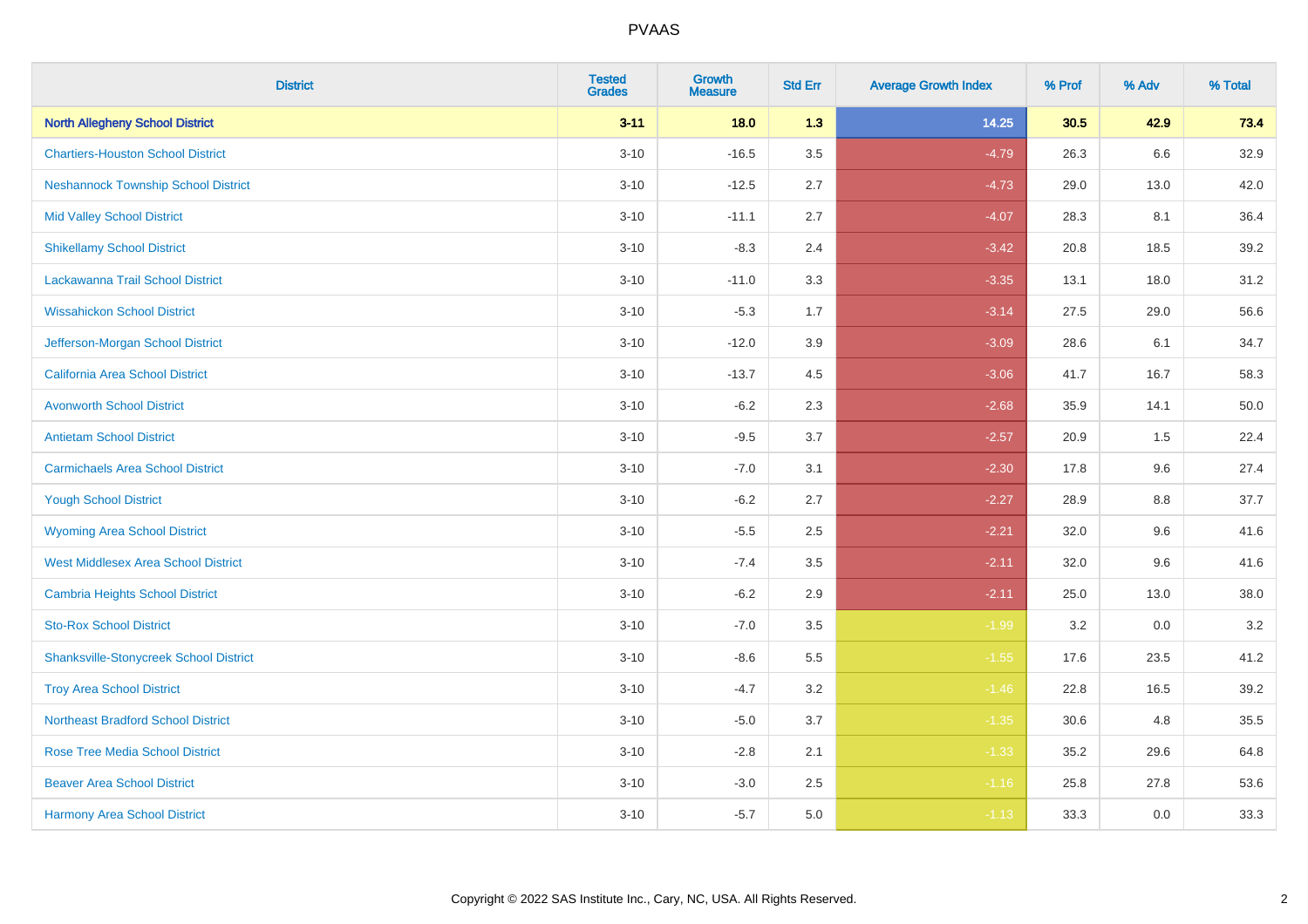| <b>District</b>                            | <b>Tested</b><br><b>Grades</b> | <b>Growth</b><br><b>Measure</b> | <b>Std Err</b> | <b>Average Growth Index</b> | % Prof | % Adv | % Total |
|--------------------------------------------|--------------------------------|---------------------------------|----------------|-----------------------------|--------|-------|---------|
| <b>North Allegheny School District</b>     | $3 - 11$                       | 18.0                            | 1.3            | 14.25                       | 30.5   | 42.9  | 73.4    |
| <b>Moshannon Valley School District</b>    | $3 - 10$                       | $-5.1$                          | 4.6            | $-1.12$                     | 25.0   | 12.5  | 37.5    |
| <b>Mahanoy Area School District</b>        | $3 - 10$                       | $-3.4$                          | 3.1            | $-1.07$                     | 21.4   | 8.6   | 30.0    |
| <b>Northwest Area School District</b>      | $3 - 10$                       | $-3.2$                          | 3.3            | $-0.97$                     | 30.4   | 13.0  | 43.5    |
| <b>Propel Charter School-Montour</b>       | $3 - 10$                       | $-3.4$                          | 3.6            | $-0.93$                     | 7.7    | 0.0   | 7.7     |
| <b>Mount Union Area School District</b>    | $3 - 10$                       | $-2.5$                          | 2.8            | $-0.89$                     | 19.8   | 5.8   | 25.6    |
| <b>Reynolds School District</b>            | $3 - 10$                       | $-3.0$                          | 3.5            | $-0.87$                     | 27.3   | 9.1   | 36.4    |
| <b>Carbondale Area School District</b>     | $3 - 10$                       | $-2.8$                          | 3.2            | $-0.87$                     | 27.5   | 2.9   | 30.4    |
| <b>Valley Grove School District</b>        | $3 - 10$                       | $-4.0$                          | 5.5            | $-0.72$                     | 68.4   | 15.8  | 84.2    |
| <b>Tri-Valley School District</b>          | $3 - 10$                       | $-2.7$                          | 3.9            | $-0.69$                     | 31.0   | 9.5   | 40.5    |
| <b>Monessen City School District</b>       | $3 - 10$                       | $-3.9$                          | 5.6            | $-0.69$                     | 21.0   | 10.5  | 31.6    |
| <b>Southeastern Greene School District</b> | $3 - 10$                       | $-2.3$                          | 4.4            | $-0.53$                     | 29.0   | 9.7   | 38.7    |
| <b>Clearfield Area School District</b>     | $3 - 10$                       | $-1.3$                          | 3.7            | $-0.34$                     | 43.9   | 24.6  | 68.4    |
| <b>MaST Community Charter School</b>       | $3 - 10$                       | $-0.9$                          | 2.5            | $-0.34$                     | 25.0   | 21.6  | 46.6    |
| <b>Ferndale Area School District</b>       | $3 - 10$                       | $-1.1$                          | 4.1            | $-0.27$                     | 21.0   | 7.9   | 29.0    |
| <b>Fort Cherry School District</b>         | $3 - 10$                       | $-0.7$                          | 3.1            | $-0.21$                     | 30.6   | 14.1  | 44.7    |
| <b>Portage Area School District</b>        | $3 - 10$                       | $-0.5$                          | 3.3            | $-0.14$                     | 27.0   | 20.6  | 47.6    |
| <b>Freeport Area School District</b>       | $3 - 10$                       | $-0.2$                          | 2.1            | $-0.10$                     | 37.4   | 29.8  | 67.2    |
| <b>Garnet Valley School District</b>       | $3 - 10$                       | 0.2                             | 1.7            | 0.13                        | 34.9   | 26.4  | 61.3    |
| Marion Center Area School District         | $3 - 10$                       | $0.8\,$                         | 2.9            | 0.27                        | 23.3   | 11.1  | 34.4    |
| South Williamsport Area School District    | $3 - 10$                       | 0.9                             | 3.1            | 0.31                        | 38.4   | 11.6  | 50.0    |
| <b>MaST Community Charter School II</b>    | $3 - 10$                       | 1.4                             | 3.0            | 0.45                        | 16.1   | 4.6   | 20.7    |
| <b>Abington School District</b>            | $3 - 10$                       | 0.9                             | 1.6            | 0.57                        | 29.7   | 28.7  | 58.4    |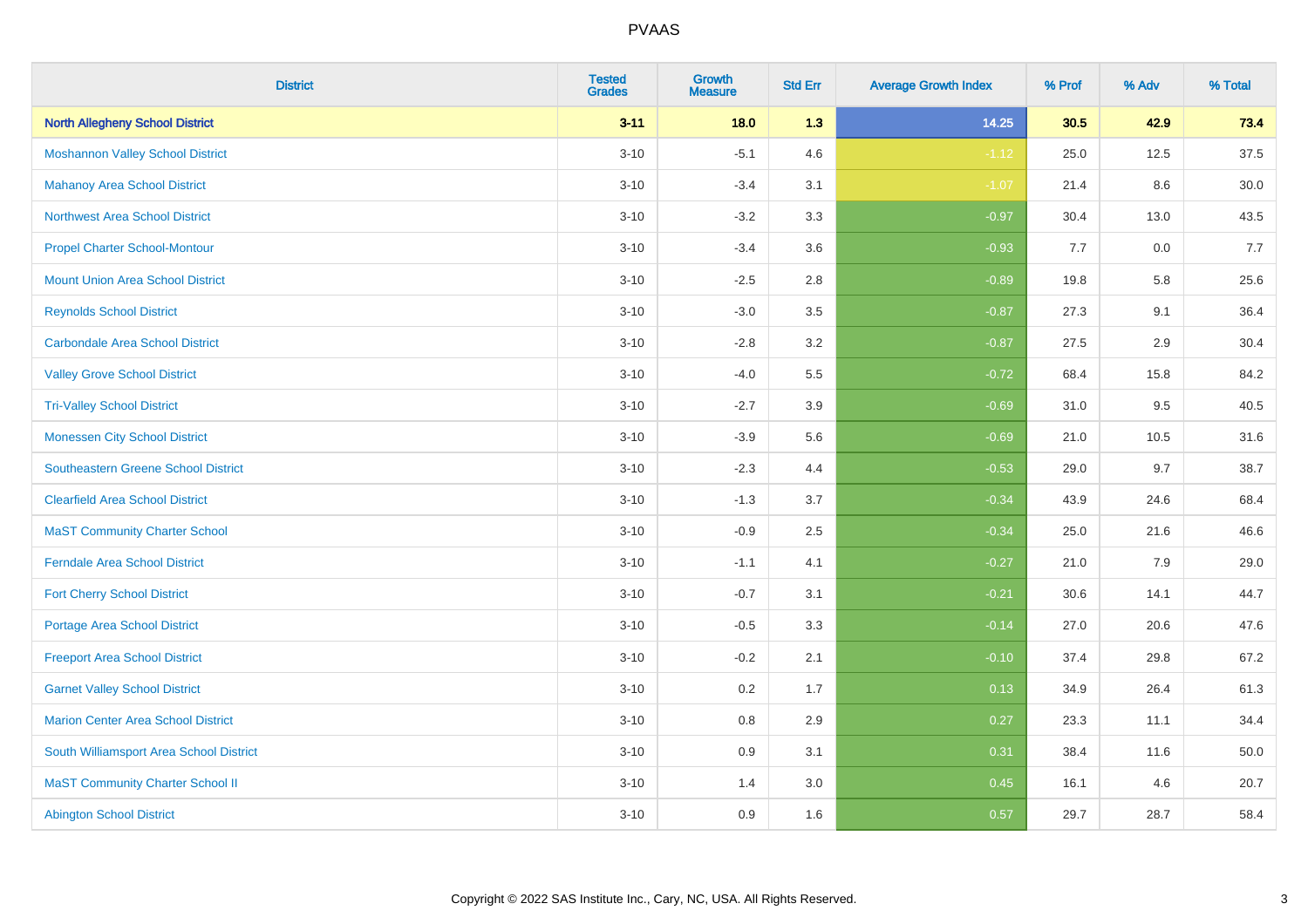| <b>District</b>                                    | <b>Tested</b><br><b>Grades</b> | <b>Growth</b><br><b>Measure</b> | <b>Std Err</b> | <b>Average Growth Index</b> | % Prof | % Adv | % Total |
|----------------------------------------------------|--------------------------------|---------------------------------|----------------|-----------------------------|--------|-------|---------|
| <b>North Allegheny School District</b>             | $3 - 11$                       | 18.0                            | 1.3            | 14.25                       | 30.5   | 42.9  | 73.4    |
| <b>Sullivan County School District</b>             | $3 - 10$                       | 2.5                             | 4.3            | 0.58                        | 43.6   | 7.7   | 51.3    |
| <b>Bethlehem-Center School District</b>            | $3 - 10$                       | 2.1                             | 3.5            | 0.59                        | 32.3   | 4.6   | 36.9    |
| <b>Belmont Charter School</b>                      | $3 - 10$                       | 2.2                             | 3.4            | 0.64                        | 5.3    | 1.8   | 7.0     |
| <b>Centennial School District</b>                  | $3 - 10$                       | 1.5                             | 1.5            | 0.98                        | 23.6   | 12.4  | 36.0    |
| <b>Southeast Delco School District</b>             | $3 - 10$                       | 3.9                             | 3.5            | 1.12                        | 18.6   | 3.4   | 22.0    |
| <b>Bellwood-Antis School District</b>              | $3 - 10$                       | 3.5                             | 2.8            | 1.24                        | 40.9   | 19.4  | 60.2    |
| <b>Bloomsburg Area School District</b>             | $3 - 10$                       | 4.3                             | 3.4            | 1.26                        | 36.5   | 20.6  | 57.1    |
| <b>Mastery Charter School - Thomas Campus</b>      | $3 - 10$                       | 7.9                             | 5.7            | 1.39                        | 12.5   | 0.0   | 12.5    |
| <b>Central Valley School District</b>              | $3 - 10$                       | 4.7                             | 2.6            | 1.83                        | 37.8   | 18.5  | 56.3    |
| <b>Benton Area School District</b>                 | $3 - 10$                       | 8.1                             | 4.0            | 2.01                        | 35.7   | 28.6  | 64.3    |
| <b>Wallingford-Swarthmore School District</b>      | $3 - 10$                       | 5.0                             | 2.2            | 2.25                        | 33.3   | 37.1  | 70.4    |
| <b>Glendale School District</b>                    | $3 - 10$                       | 7.9                             | 3.5            | 2.25                        | 42.6   | 9.3   | 51.8    |
| <b>Commonwealth Charter Academy Charter School</b> | $3 - 10$                       | 4.2                             | 1.6            | 2.68                        | 27.0   | 15.6  | 42.5    |
| South Butler County School District                | $3 - 10$                       | 6.3                             | 2.2            | 2.80                        | 37.8   | 19.2  | 57.0    |
| Allegheny-Clarion Valley School District           | $3 - 10$                       | 12.3                            | 4.1            | 3.03                        | 33.3   | 19.0  | 52.4    |
| <b>Kane Area School District</b>                   | $3 - 10$                       | 8.8                             | 2.9            | 3.07                        | 31.4   | 19.8  | 51.2    |
| <b>Mars Area School District</b>                   | $3 - 10$                       | 6.6                             | 1.9            | 3.45                        | 36.7   | 32.4  | 69.1    |
| <b>Tredyffrin-Easttown School District</b>         | $3 - 10$                       | 8.7                             | 2.4            | 3.57                        | 35.2   | 35.8  | 71.0    |
| Maritime Academy Charter School                    | $3 - 10$                       | 13.2                            | 3.1            | 4.29                        | 24.0   | 1.3   | 25.3    |
| <b>Montrose Area School District</b>               | $3 - 10$                       | 12.3                            | 2.8            | 4.41                        | 37.8   | 28.9  | 66.7    |
| <b>Pennridge School District</b>                   | $3 - 10$                       | 7.4                             | 1.5            | 5.10                        | 32.0   | 27.6  | 59.6    |
| <b>Fleetwood Area School District</b>              | $3 - 10$                       | 10.4                            | 2.0            | 5.19                        | 31.7   | 25.8  | 57.5    |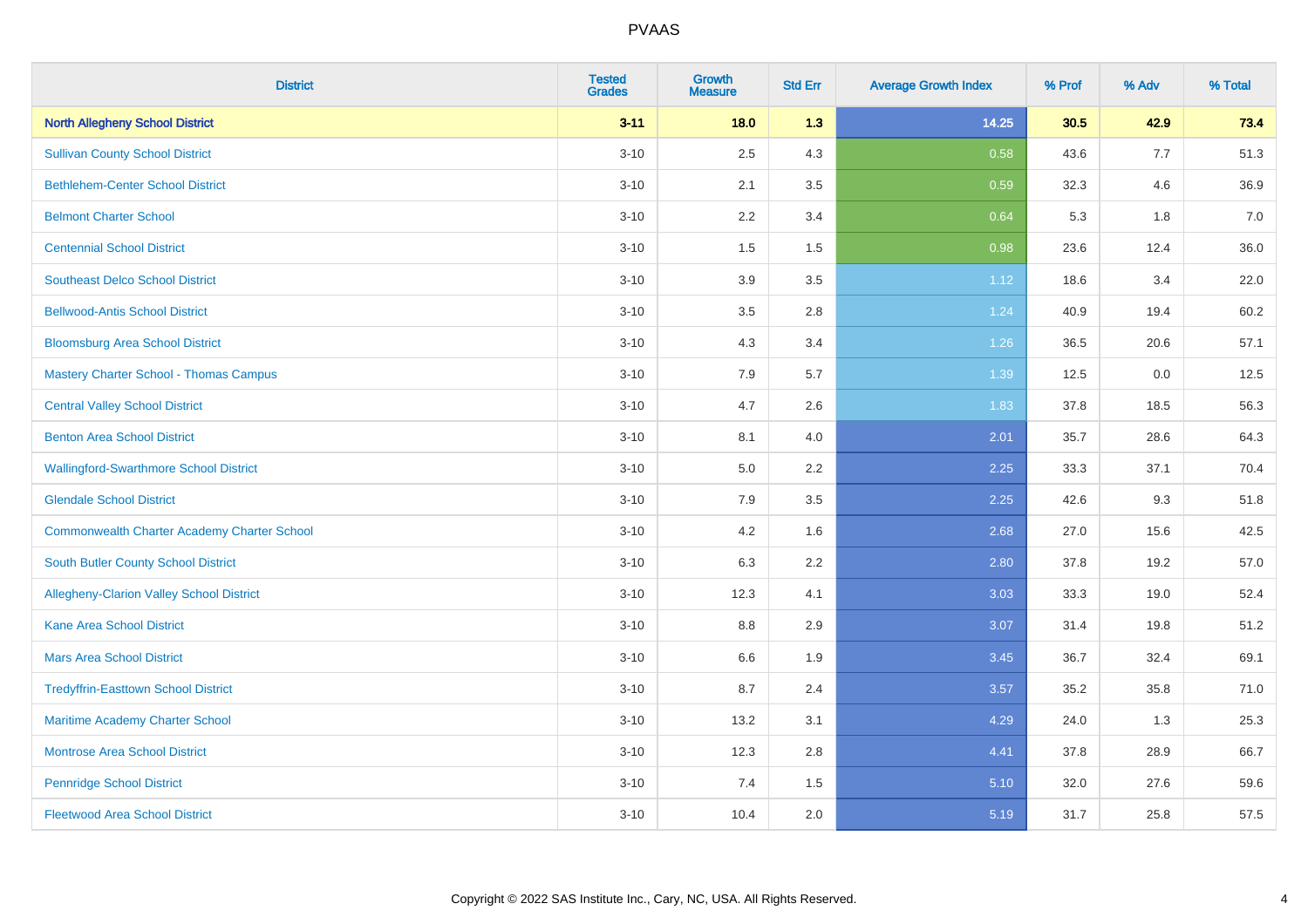| <b>District</b>                              | <b>Tested</b><br><b>Grades</b> | <b>Growth</b><br><b>Measure</b> | <b>Std Err</b> | <b>Average Growth Index</b> | % Prof | % Adv | % Total |
|----------------------------------------------|--------------------------------|---------------------------------|----------------|-----------------------------|--------|-------|---------|
| <b>North Allegheny School District</b>       | $3 - 11$                       | 18.0                            | 1.3            | 14.25                       | 30.5   | 42.9  | 73.4    |
| <b>Avon Grove School District</b>            | $3 - 10$                       | 7.6                             | 1.4            | 5.29                        | 33.7   | 33.2  | 67.0    |
| <b>Blue Mountain School District</b>         | $3 - 10$                       | 12.2                            | 2.1            | 5.81                        | 30.7   | 26.1  | 56.8    |
| <b>Collegium Charter School</b>              | $3 - 10$                       | 21.2                            | 2.6            | 8.18                        | 25.4   | 16.4  | 41.8    |
| <b>Derry Township School District</b>        | $3 - 10$                       | 20.1                            | 2.0            | 10.20                       | 32.8   | 46.9  | 79.7    |
| <b>Pittsburgh School District</b>            | $3 - 11$                       | $-13.0$                         | 1.1            | $-12.25$                    | 16.1   | 6.5   | 22.6    |
| <b>Butler Area School District</b>           | $3 - 11$                       | $-14.1$                         | 1.5            | $-9.60$                     | 26.4   | 11.1  | 37.5    |
| <b>North Hills School District</b>           | $3 - 11$                       | $-15.8$                         | 1.8            | $-8.84$                     | 26.4   | 19.8  | 46.2    |
| <b>Cheltenham School District</b>            | $3 - 11$                       | $-17.6$                         | 2.0            | $-8.74$                     | 24.4   | 8.3   | 32.6    |
| <b>Williamsport Area School District</b>     | $3 - 11$                       | $-11.7$                         | 1.4            | $-8.29$                     | 18.2   | 10.5  | 28.7    |
| <b>Greater Latrobe School District</b>       | $3 - 11$                       | $-14.1$                         | 2.0            | $-7.14$                     | 41.0   | 12.6  | 53.6    |
| <b>Kennett Consolidated School District</b>  | $3 - 11$                       | $-10.4$                         | 1.7            | $-6.27$                     | 28.7   | 14.0  | 42.7    |
| <b>Big Beaver Falls Area School District</b> | $3 - 11$                       | $-17.9$                         | 2.8            | $-6.27$                     | 9.4    | 2.8   | 12.2    |
| <b>Coatesville Area School District</b>      | $3 - 11$                       | $-9.5$                          | 1.6            | $-5.81$                     | 12.8   | 3.3   | 16.2    |
| <b>Central Cambria School District</b>       | $3 - 11$                       | $-12.7$                         | 2.3            | $-5.61$                     | 19.4   | 7.4   | 26.9    |
| <b>Aliquippa School District</b>             | $3 - 11$                       | $-20.0$                         | 3.6            | $-5.54$                     | 1.7    | 0.0   | 1.7     |
| <b>Frazier School District</b>               | $3 - 11$                       | $-18.9$                         | 3.4            | $-5.49$                     | 18.3   | 1.4   | 19.7    |
| <b>Washington School District</b>            | $3 - 11$                       | $-15.9$                         | 2.9            | $-5.44$                     | 12.9   | 1.7   | 14.7    |
| Philadelphia Academy Charter School          | $3 - 11$                       | $-14.7$                         | 2.7            | $-5.42$                     | 21.6   | 3.9   | 25.5    |
| <b>Bristol Township School District</b>      | $3 - 11$                       | $-7.4$                          | 1.4            | $-5.32$                     | 13.8   | 4.6   | 18.4    |
| <b>Wilkes-Barre Area School District</b>     | $3 - 11$                       | $-12.4$                         | 2.4            | $-5.18$                     | 14.2   | 3.7   | 17.9    |
| <b>East Lycoming School District</b>         | $3 - 11$                       | $-10.9$                         | 2.1            | $-5.08$                     | 22.5   | 8.2   | 30.8    |
| Meyersdale Area School District              | $3 - 11$                       | $-16.1$                         | 3.3            | $-4.94$                     | 20.3   | 5.8   | 26.1    |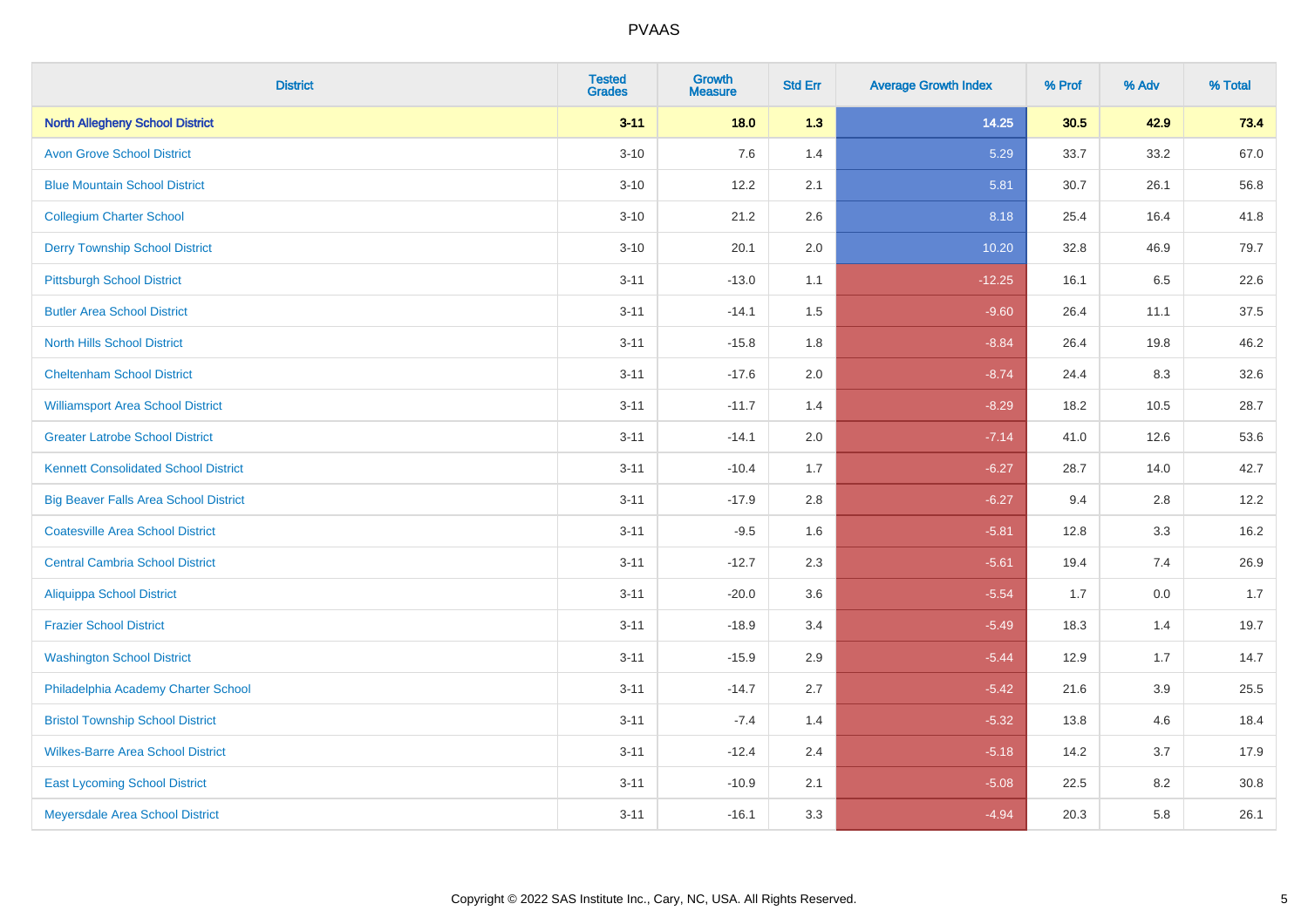| <b>District</b>                               | <b>Tested</b><br><b>Grades</b> | <b>Growth</b><br><b>Measure</b> | <b>Std Err</b> | <b>Average Growth Index</b> | % Prof | % Adv   | % Total  |
|-----------------------------------------------|--------------------------------|---------------------------------|----------------|-----------------------------|--------|---------|----------|
| <b>North Allegheny School District</b>        | $3 - 11$                       | 18.0                            | 1.3            | 14.25                       | 30.5   | 42.9    | 73.4     |
| <b>Trinity Area School District</b>           | $3 - 11$                       | $-8.7$                          | 1.8            | $-4.87$                     | 20.9   | $9.8\,$ | $30.8\,$ |
| <b>Girard School District</b>                 | $3 - 11$                       | $-12.3$                         | 2.6            | $-4.76$                     | 29.7   | 18.9    | 48.6     |
| <b>Fannett-Metal School District</b>          | $3 - 11$                       | $-22.3$                         | 4.8            | $-4.65$                     | 16.4   | 6.6     | 23.0     |
| <b>Derry Area School District</b>             | $3 - 11$                       | $-11.8$                         | 2.6            | $-4.53$                     | 34.8   | 6.1     | 40.9     |
| <b>Northwestern School District</b>           | $3 - 11$                       | $-14.6$                         | 3.2            | $-4.51$                     | 32.5   | 13.7    | 46.2     |
| <b>Dunmore School District</b>                | $3 - 11$                       | $-12.2$                         | 2.7            | $-4.51$                     | 15.0   | 5.3     | 20.4     |
| <b>Hanover Public School District</b>         | $3 - 11$                       | $-12.4$                         | 2.7            | $-4.50$                     | 22.7   | 6.2     | 28.9     |
| Jim Thorpe Area School District               | $3 - 11$                       | $-10.9$                         | 2.4            | $-4.48$                     | 19.5   | 6.0     | 25.5     |
| <b>Greenville Area School District</b>        | $3 - 11$                       | $-13.2$                         | 3.0            | $-4.45$                     | 32.1   | 4.6     | 36.7     |
| <b>Chambersburg Area School District</b>      | $3 - 11$                       | $-5.6$                          | 1.3            | $-4.42$                     | 24.2   | 15.2    | 39.4     |
| <b>General Mclane School District</b>         | $3 - 11$                       | $-10.7$                         | 2.4            | $-4.40$                     | 34.0   | 15.6    | 49.6     |
| <b>Big Spring School District</b>             | $3 - 11$                       | $-9.8$                          | 2.3            | $-4.32$                     | 23.6   | 12.9    | 36.5     |
| <b>Central Dauphin School District</b>        | $3 - 11$                       | $-5.2$                          | 1.2            | $-4.24$                     | 29.3   | 8.7     | 38.0     |
| <b>Chartiers Valley School District</b>       | $3 - 11$                       | $-9.1$                          | 2.1            | $-4.23$                     | 20.7   | 17.4    | 38.0     |
| <b>Central Fulton School District</b>         | $3 - 11$                       | $-13.3$                         | 3.2            | $-4.20$                     | 18.1   | 9.7     | 27.8     |
| <b>Williamsburg Community School District</b> | $3 - 11$                       | $-16.9$                         | 4.1            | $-4.14$                     | 22.4   | 0.0     | 22.4     |
| <b>Moniteau School District</b>               | $3 - 11$                       | $-11.8$                         | 2.9            | $-4.07$                     | 22.6   | 5.0     | 27.6     |
| <b>Mcguffey School District</b>               | $3 - 11$                       | $-12.1$                         | 3.0            | $-4.06$                     | 12.8   | 5.9     | 18.6     |
| <b>Southmoreland School District</b>          | $3 - 11$                       | $-12.5$                         | 3.1            | $-4.04$                     | 33.3   | 15.5    | 48.8     |
| <b>Milton Area School District</b>            | $3 - 11$                       | $-10.1$                         | 2.5            | $-4.04$                     | 23.0   | 11.3    | 34.2     |
| <b>Deer Lakes School District</b>             | $3 - 11$                       | $-10.0$                         | 2.5            | $-4.02$                     | 27.7   | 9.9     | 37.6     |
| <b>Ellwood City Area School District</b>      | $3 - 11$                       | $-12.5$                         | 3.1            | $-4.00$                     | 26.7   | 8.7     | 35.4     |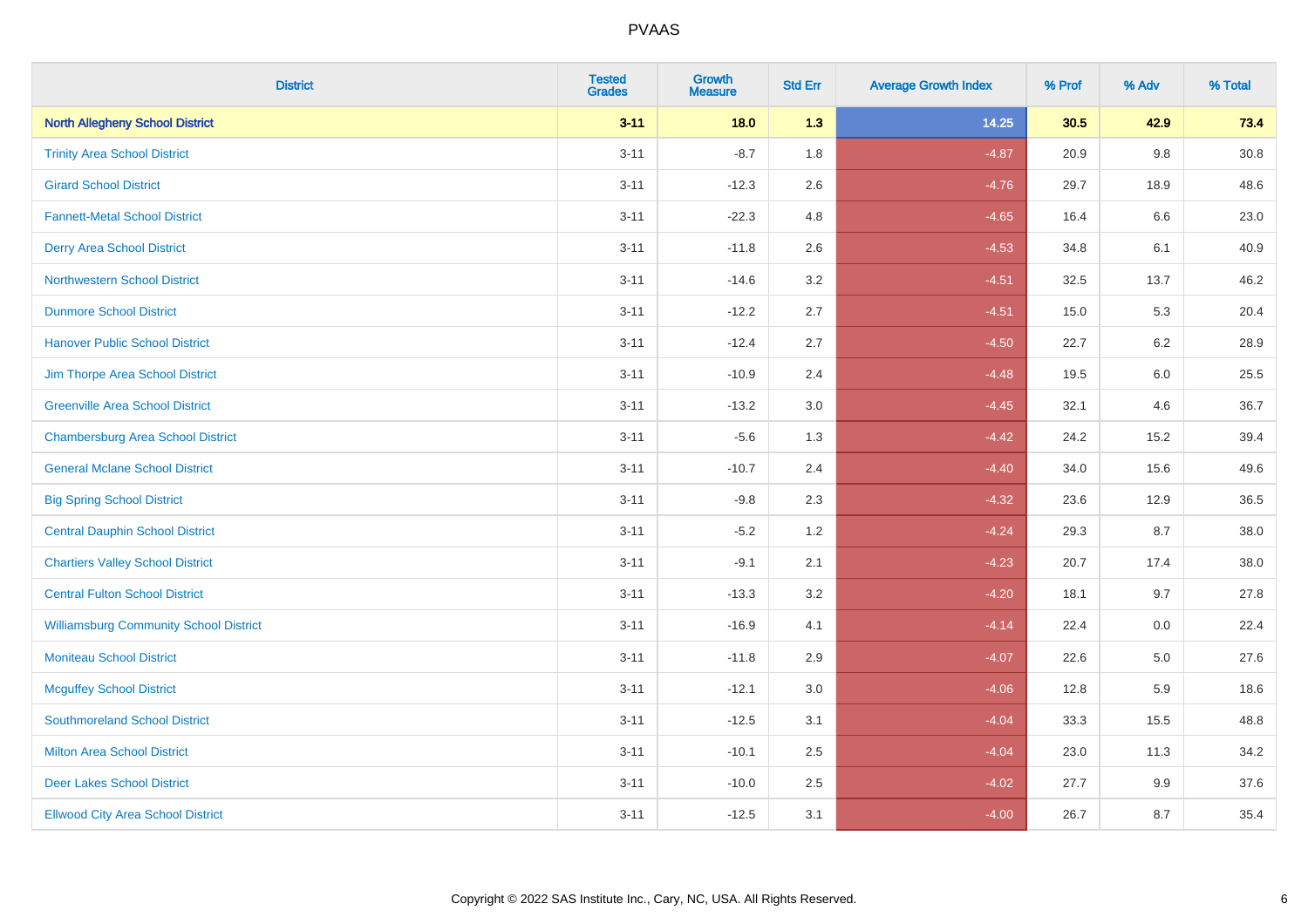| <b>District</b>                           | <b>Tested</b><br><b>Grades</b> | <b>Growth</b><br><b>Measure</b> | <b>Std Err</b> | <b>Average Growth Index</b> | % Prof | % Adv | % Total |
|-------------------------------------------|--------------------------------|---------------------------------|----------------|-----------------------------|--------|-------|---------|
| <b>North Allegheny School District</b>    | $3 - 11$                       | 18.0                            | 1.3            | 14.25                       | 30.5   | 42.9  | 73.4    |
| <b>Plum Borough School District</b>       | $3 - 11$                       | $-9.4$                          | 2.4            | $-3.98$                     | 32.9   | 27.4  | 60.4    |
| <b>Windber Area School District</b>       | $3 - 11$                       | $-11.9$                         | 3.0            | $-3.94$                     | 41.0   | 10.3  | 51.3    |
| <b>Bethlehem Area School District</b>     | $3 - 11$                       | $-4.5$                          | 1.1            | $-3.91$                     | 20.4   | 11.3  | 31.7    |
| <b>Tacony Academy Charter School</b>      | $3 - 11$                       | $-12.9$                         | 3.3            | $-3.90$                     | 8.6    | 1.4   | 10.0    |
| <b>Pittston Area School District</b>      | $3 - 11$                       | $-8.2$                          | 2.2            | $-3.75$                     | 26.7   | 14.8  | 41.5    |
| <b>Mohawk Area School District</b>        | $3 - 11$                       | $-10.5$                         | $2.8\,$        | $-3.75$                     | 35.1   | 10.6  | 45.7    |
| <b>Shade-Central City School District</b> | $3 - 11$                       | $-14.6$                         | 4.0            | $-3.68$                     | 9.6    | 0.0   | 9.6     |
| Morrisville Borough School District       | $3 - 11$                       | $-13.1$                         | 3.7            | $-3.52$                     | 4.9    | 1.6   | 6.6     |
| Mechanicsburg Area School District        | $3 - 11$                       | $-5.7$                          | 1.6            | $-3.48$                     | 35.1   | 16.0  | 51.2    |
| <b>South Park School District</b>         | $3 - 11$                       | $-8.8$                          | 2.5            | $-3.46$                     | 28.1   | 17.0  | 45.2    |
| <b>Burgettstown Area School District</b>  | $3 - 11$                       | $-11.2$                         | 3.2            | $-3.46$                     | 16.0   | 2.7   | 18.7    |
| <b>Ligonier Valley School District</b>    | $3 - 11$                       | $-10.8$                         | 3.1            | $-3.43$                     | 34.1   | 5.8   | 39.9    |
| <b>Mount Carmel Area School District</b>  | $3 - 11$                       | $-7.9$                          | 2.3            | $-3.38$                     | 18.2   | 4.4   | 22.6    |
| East Stroudsburg Area School District     | $3 - 11$                       | $-4.9$                          | 1.4            | $-3.38$                     | 22.7   | 12.5  | 35.2    |
| <b>Riverview School District</b>          | $3 - 11$                       | $-13.0$                         | 4.0            | $-3.29$                     | 43.1   | 7.8   | 51.0    |
| <b>Canon-Mcmillan School District</b>     | $3 - 11$                       | $-5.0$                          | 1.5            | $-3.25$                     | 30.8   | 28.5  | 59.3    |
| <b>Somerset Area School District</b>      | $3 - 11$                       | $-7.6$                          | 2.4            | $-3.17$                     | 21.0   | 14.5  | 35.5    |
| <b>Parkland School District</b>           | $3 - 11$                       | $-3.7$                          | 1.2            | $-3.17$                     | 31.4   | 30.6  | 62.0    |
| <b>Keystone Oaks School District</b>      | $3 - 11$                       | $-7.2$                          | 2.3            | $-3.14$                     | 30.0   | 11.1  | 41.0    |
| <b>Hanover Area School District</b>       | $3 - 11$                       | $-14.7$                         | 4.7            | $-3.13$                     | 12.1   | 3.0   | 15.2    |
| <b>Greensburg Salem School District</b>   | $3 - 11$                       | $-6.9$                          | 2.2            | $-3.06$                     | 30.3   | 13.3  | 43.6    |
| Gettysburg Area School District           | $3 - 11$                       | $-6.0$                          | 2.0            | $-3.02$                     | 28.8   | 19.6  | 48.5    |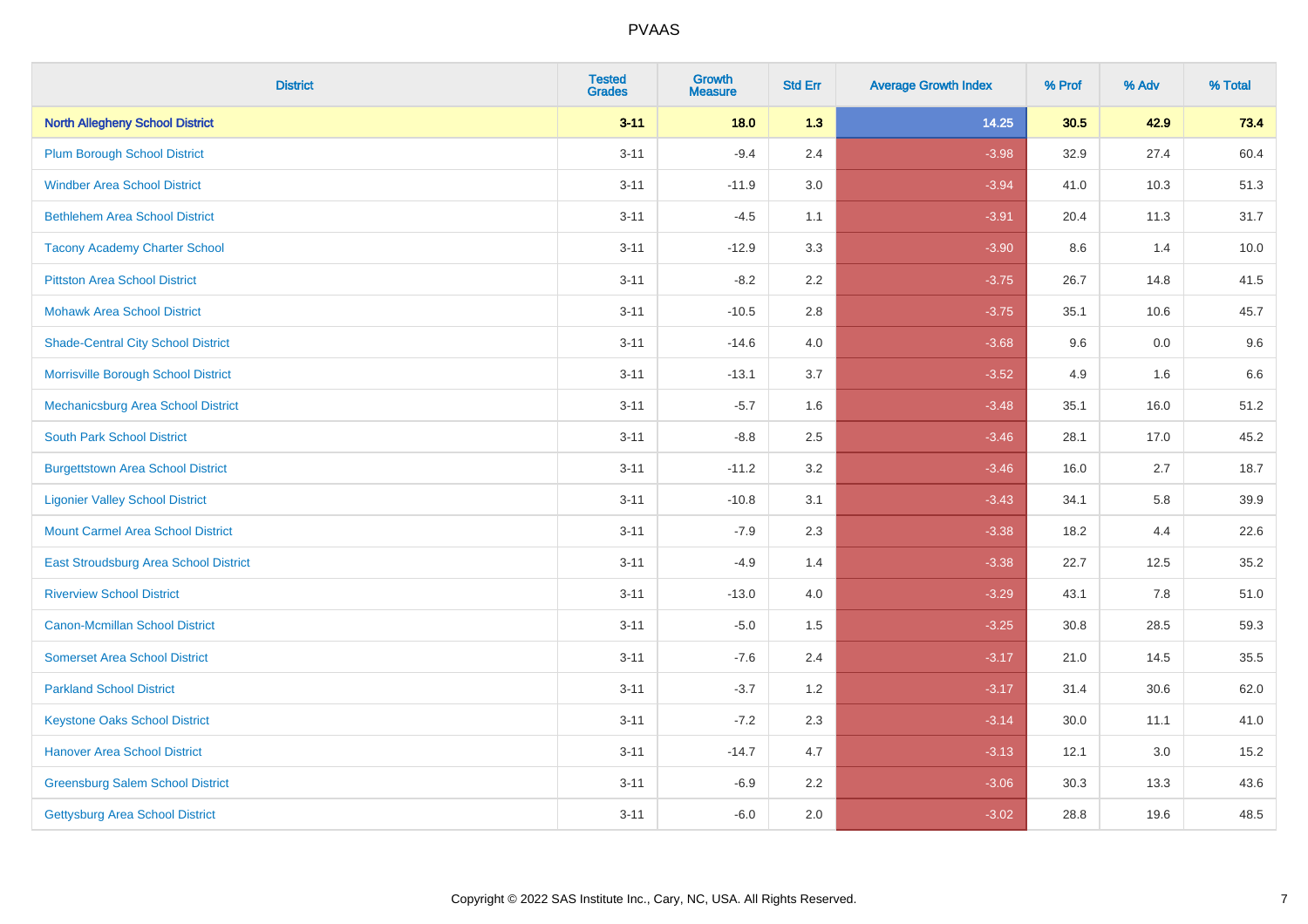| <b>District</b>                              | <b>Tested</b><br><b>Grades</b> | <b>Growth</b><br><b>Measure</b> | <b>Std Err</b> | <b>Average Growth Index</b> | % Prof | % Adv   | % Total |
|----------------------------------------------|--------------------------------|---------------------------------|----------------|-----------------------------|--------|---------|---------|
| <b>North Allegheny School District</b>       | $3 - 11$                       | 18.0                            | 1.3            | 14.25                       | 30.5   | 42.9    | 73.4    |
| <b>Corry Area School District</b>            | $3 - 11$                       | $-6.8$                          | 2.3            | $-3.01$                     | 24.0   | $8.8\,$ | 32.8    |
| <b>Carlisle Area School District</b>         | $3 - 11$                       | $-5.2$                          | 1.7            | $-2.99$                     | 28.0   | 19.3    | 47.3    |
| <b>Montour School District</b>               | $3 - 11$                       | $-6.1$                          | 2.1            | $-2.95$                     | 31.8   | 23.6    | 55.3    |
| <b>Baldwin-Whitehall School District</b>     | $3 - 11$                       | $-5.5$                          | 1.9            | $-2.93$                     | 32.0   | 14.7    | 46.7    |
| Mifflinburg Area School District             | $3 - 11$                       | $-6.0$                          | 2.1            | $-2.87$                     | 32.7   | 13.3    | 46.0    |
| <b>Berwick Area School District</b>          | $3 - 11$                       | $-6.9$                          | 2.4            | $-2.84$                     | 22.3   | 11.5    | 33.8    |
| Southern Columbia Area School District       | $3 - 11$                       | $-8.5$                          | 3.0            | $-2.83$                     | 30.5   | 12.8    | 43.3    |
| <b>Sharon City School District</b>           | $3 - 11$                       | $-6.5$                          | 2.3            | $-2.79$                     | 13.1   | 5.0     | 18.1    |
| <b>Pottsgrove School District</b>            | $3 - 11$                       | $-5.5$                          | 2.0            | $-2.78$                     | 28.6   | 10.3    | 38.8    |
| <b>Karns City Area School District</b>       | $3 - 11$                       | $-7.2$                          | 2.6            | $-2.71$                     | 26.4   | 20.8    | 47.2    |
| <b>Eastern York School District</b>          | $3 - 11$                       | $-6.2$                          | 2.3            | $-2.70$                     | 27.8   | 18.5    | 46.4    |
| <b>Governor Mifflin School District</b>      | $3 - 11$                       | $-4.4$                          | 1.6            | $-2.69$                     | 30.3   | 7.7     | 38.0    |
| <b>Connellsville Area School District</b>    | $3 - 11$                       | $-5.3$                          | 2.0            | $-2.67$                     | 24.2   | 5.0     | 29.1    |
| <b>Blairsville-Saltsburg School District</b> | $3 - 11$                       | $-7.5$                          | 2.8            | $-2.67$                     | 20.1   | 8.2     | 28.3    |
| <b>Richland School District</b>              | $3 - 11$                       | $-6.9$                          | 2.6            | $-2.63$                     | 40.1   | 20.9    | 61.0    |
| <b>Bethel Park School District</b>           | $3 - 11$                       | $-4.4$                          | 1.7            | $-2.62$                     | 40.1   | 27.3    | 67.4    |
| <b>Forbes Road School District</b>           | $3 - 11$                       | $-11.5$                         | 4.7            | $-2.43$                     | 23.1   | 10.3    | 33.3    |
| <b>Redbank Valley School District</b>        | $3 - 11$                       | $-7.5$                          | 3.1            | $-2.41$                     | 12.4   | 10.6    | 23.1    |
| <b>Wyoming Valley West School District</b>   | $3 - 11$                       | $-5.5$                          | 2.3            | $-2.38$                     | 22.2   | 9.2     | 31.4    |
| <b>Mount Pleasant Area School District</b>   | $3 - 11$                       | $-5.4$                          | 2.3            | $-2.37$                     | 33.3   | 8.7     | 42.0    |
| <b>Octorara Area School District</b>         | $3 - 11$                       | $-7.5$                          | 3.2            | $-2.35$                     | 26.1   | 17.0    | 43.2    |
| <b>Riverside School District</b>             | $3 - 11$                       | $-6.2$                          | 2.7            | $-2.33$                     | 20.8   | 17.0    | 37.7    |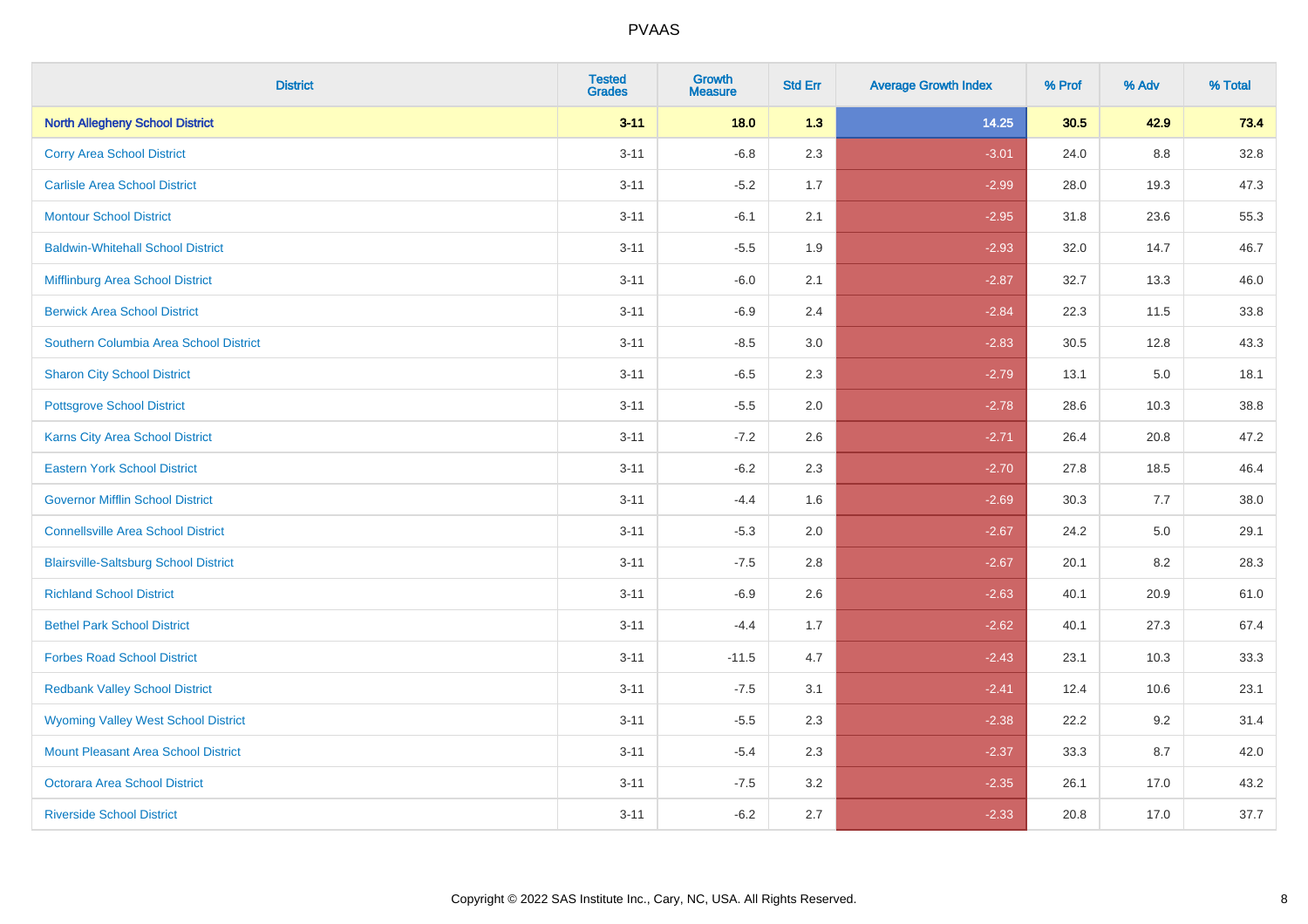| <b>District</b>                                | <b>Tested</b><br><b>Grades</b> | <b>Growth</b><br><b>Measure</b> | <b>Std Err</b> | <b>Average Growth Index</b> | % Prof | % Adv | % Total |
|------------------------------------------------|--------------------------------|---------------------------------|----------------|-----------------------------|--------|-------|---------|
| <b>North Allegheny School District</b>         | $3 - 11$                       | 18.0                            | 1.3            | 14.25                       | 30.5   | 42.9  | 73.4    |
| <b>Jamestown Area School District</b>          | $3 - 11$                       | $-9.5$                          | 4.1            | $-2.33$                     | 41.5   | 4.9   | 46.3    |
| <b>Commodore Perry School District</b>         | $3 - 11$                       | $-10.4$                         | 4.5            | $-2.30$                     | 29.4   | 5.9   | 35.3    |
| <b>Susquenita School District</b>              | $3 - 11$                       | $-5.9$                          | 2.6            | $-2.28$                     | 30.6   | 13.9  | 44.4    |
| <b>Owen J Roberts School District</b>          | $3 - 11$                       | $-3.5$                          | 1.5            | $-2.27$                     | 36.8   | 24.4  | 61.2    |
| <b>Elizabeth Forward School District</b>       | $3 - 11$                       | $-5.5$                          | 2.5            | $-2.25$                     | 32.2   | 12.8  | 45.0    |
| <b>Western Beaver County School District</b>   | $3 - 11$                       | $-9.3$                          | 4.2            | $-2.20$                     | 45.1   | 3.9   | 49.0    |
| <b>North Schuylkill School District</b>        | $3 - 11$                       | $-4.7$                          | 2.2            | $-2.16$                     | 20.2   | 11.7  | 31.9    |
| <b>Elk Lake School District</b>                | $3 - 11$                       | $-6.1$                          | 2.9            | $-2.12$                     | 26.3   | 11.6  | 37.9    |
| <b>East Allegheny School District</b>          | $3 - 11$                       | $-6.4$                          | 3.0            | $-2.11$                     | 21.0   | 7.4   | 28.4    |
| <b>West Greene School District</b>             | $3 - 11$                       | $-8.1$                          | 3.9            | $-2.08$                     | 31.0   | 11.9  | 42.9    |
| <b>Wellsboro Area School District</b>          | $3 - 11$                       | $-6.3$                          | 3.0            | $-2.08$                     | 24.4   | 13.4  | 37.8    |
| <b>Boyertown Area School District</b>          | $3 - 11$                       | $-2.9$                          | 1.4            | $-2.06$                     | 30.8   | 22.6  | 53.4    |
| <b>Freedom Area School District</b>            | $3 - 11$                       | $-6.3$                          | 3.1            | $-2.04$                     | 22.9   | 8.4   | 31.3    |
| <b>Riverside Beaver County School District</b> | $3 - 11$                       | $-5.5$                          | 2.7            | $-2.03$                     | 35.8   | 23.2  | 59.0    |
| <b>Kiski Area School District</b>              | $3 - 11$                       | $-4.0$                          | 2.0            | $-1.99$                     | 23.1   | 18.2  | 41.3    |
| <b>Titusville Area School District</b>         | $3 - 11$                       | $-5.0$                          | 2.5            | $-1.98$                     | 26.5   | 6.8   | 33.3    |
| Lehigh Valley Academy Regional Charter School  | $3 - 11$                       | $-5.9$                          | 3.0            | $-1.98$                     | 20.0   | 7.7   | 27.7    |
| <b>North East School District</b>              | $3 - 11$                       | $-5.3$                          | 2.7            | $-1.97$                     | 31.7   | 24.8  | 56.4    |
| Schuylkill Haven Area School District          | $3 - 11$                       | $-5.3$                          | 2.7            | $-1.96$                     | 22.2   | 11.6  | 33.8    |
| Southern Lehigh School District                | $3 - 11$                       | $-4.1$                          | 2.1            | $-1.94$                     | 39.3   | 28.0  | 67.2    |
| Millersburg Area School District               | $3 - 11$                       | $-6.6$                          | 3.4            | $-1.92$                     | 24.1   | 10.3  | 34.5    |
| <b>Jenkintown School District</b>              | $3 - 11$                       | $-7.9$                          | 4.1            | $-1.92$                     | 34.1   | 27.3  | 61.4    |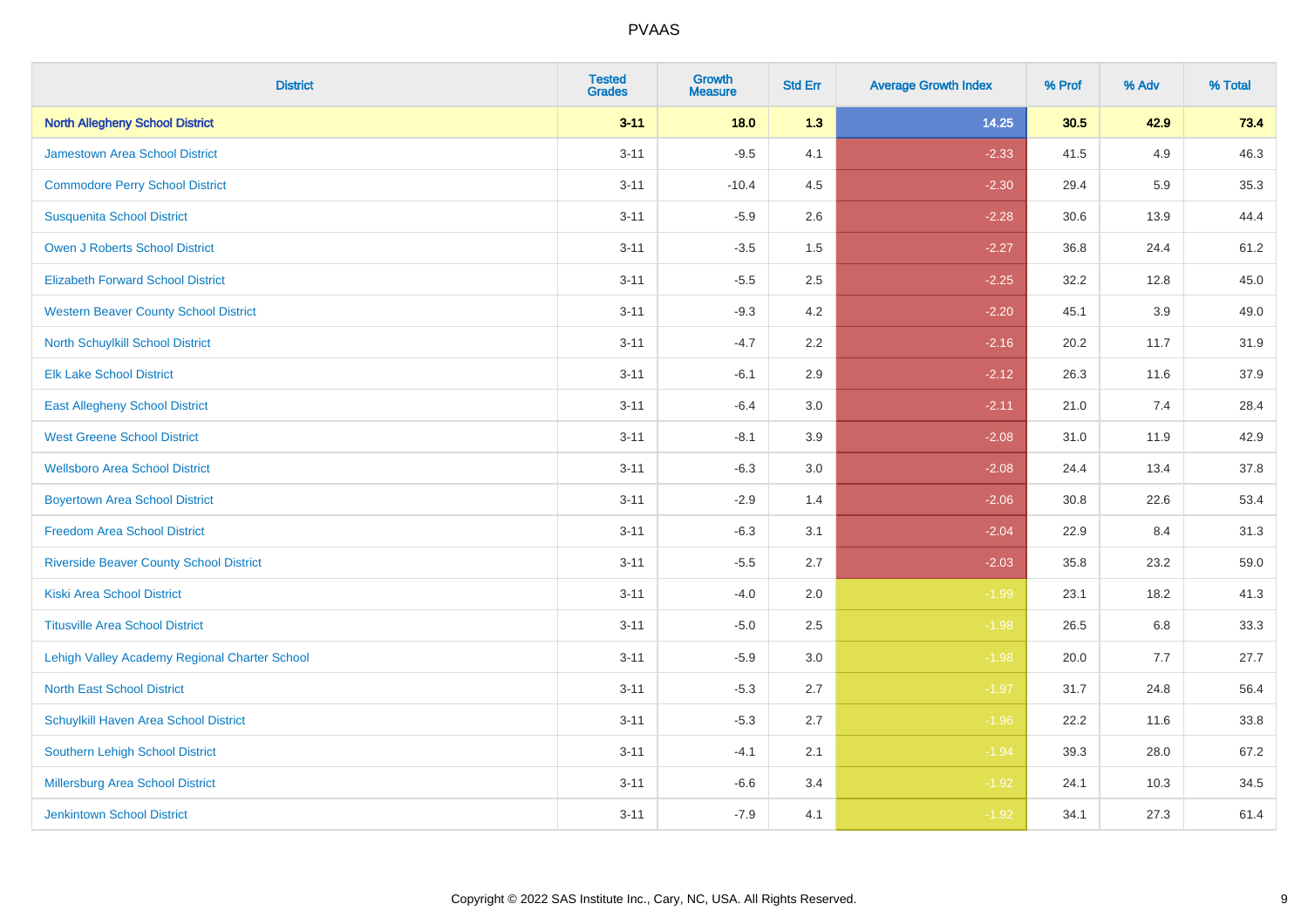| <b>District</b>                            | <b>Tested</b><br><b>Grades</b> | <b>Growth</b><br><b>Measure</b> | <b>Std Err</b> | <b>Average Growth Index</b> | % Prof | % Adv | % Total |
|--------------------------------------------|--------------------------------|---------------------------------|----------------|-----------------------------|--------|-------|---------|
| <b>North Allegheny School District</b>     | $3 - 11$                       | 18.0                            | 1.3            | 14.25                       | 30.5   | 42.9  | 73.4    |
| <b>Penn Cambria School District</b>        | $3 - 11$                       | $-4.5$                          | 2.4            | $-1.86$                     | 27.3   | 15.8  | 43.2    |
| <b>Montgomery Area School District</b>     | $3 - 11$                       | $-5.8$                          | 3.2            | $-1.83$                     | 25.0   | 11.5  | 36.5    |
| <b>West Chester Area School District</b>   | $3 - 11$                       | $-2.1$                          | 1.2            | $-1.83$                     | 36.4   | 23.2  | 59.6    |
| <b>Pleasant Valley School District</b>     | $3 - 11$                       | $-3.3$                          | 1.8            | $-1.80$                     | 28.5   | 10.4  | 39.0    |
| New Kensington-Arnold School District      | $3 - 11$                       | $-5.8$                          | 3.2            | $-1.80$                     | 10.8   | 1.2   | 12.0    |
| Renaissance Academy Charter School         | $3 - 11$                       | $-5.6$                          | 3.1            | $-1.79$                     | 28.4   | 18.5  | 46.9    |
| <b>Oxford Area School District</b>         | $3 - 11$                       | $-3.1$                          | 1.8            | $-1.77$                     | 27.5   | 14.5  | 42.0    |
| Southern Huntingdon County School District | $3 - 11$                       | $-5.9$                          | 3.4            | $-1.76$                     | 32.8   | 4.9   | 37.7    |
| <b>Union Area School District</b>          | $3 - 11$                       | $-6.5$                          | 3.8            | $-1.70$                     | 30.6   | 12.2  | 42.9    |
| Hatboro-Horsham School District            | $3 - 11$                       | $-2.7$                          | 1.6            | $-1.65$                     | 27.9   | 17.9  | 45.8    |
| <b>Steelton-Highspire School District</b>  | $3 - 11$                       | $-5.3$                          | 3.2            | $-1.65$                     | 13.9   | 0.0   | 13.9    |
| Hollidaysburg Area School District         | $3 - 11$                       | $-2.7$                          | 1.6            | $-1.64$                     | 32.6   | 15.2  | 47.8    |
| <b>Laurel Highlands School District</b>    | $3 - 11$                       | $-3.8$                          | 2.3            | $-1.63$                     | 20.9   | 14.6  | 35.4    |
| Insight PA Cyber Charter School            | $3 - 11$                       | $-9.4$                          | 5.8            | $-1.62$                     | 25.6   | 4.6   | 30.2    |
| <b>Slippery Rock Area School District</b>  | $3 - 11$                       | $-3.8$                          | 2.5            | $-1.56$                     | 30.8   | 21.9  | 52.7    |
| <b>Charleroi School District</b>           | $3 - 11$                       | $-4.3$                          | 2.7            | $-1.55$                     | 22.2   | 15.9  | 38.1    |
| <b>Ridgway Area School District</b>        | $3 - 11$                       | $-6.1$                          | 4.0            | $-1.53$                     | 42.2   | 15.6  | 57.8    |
| <b>Nazareth Area School District</b>       | $3 - 11$                       | $-2.5$                          | 1.7            | $-1.53$                     | 29.2   | 24.6  | 53.8    |
| <b>Crestwood School District</b>           | $3 - 11$                       | $-3.4$                          | 2.2            | $-1.52$                     | 33.1   | 21.7  | 54.9    |
| <b>Towanda Area School District</b>        | $3 - 11$                       | $-4.0$                          | 2.6            | $-1.52$                     | 24.8   | 9.9   | 34.8    |
| <b>Greater Johnstown School District</b>   | $3 - 11$                       | $-3.5$                          | 2.4            | $-1.45$                     | 10.3   | 1.3   | 11.5    |
| Salisbury-Elk Lick School District         | $3 - 11$                       | $-8.4$                          | 5.8            | $-1.45$                     | 33.3   | 5.6   | 38.9    |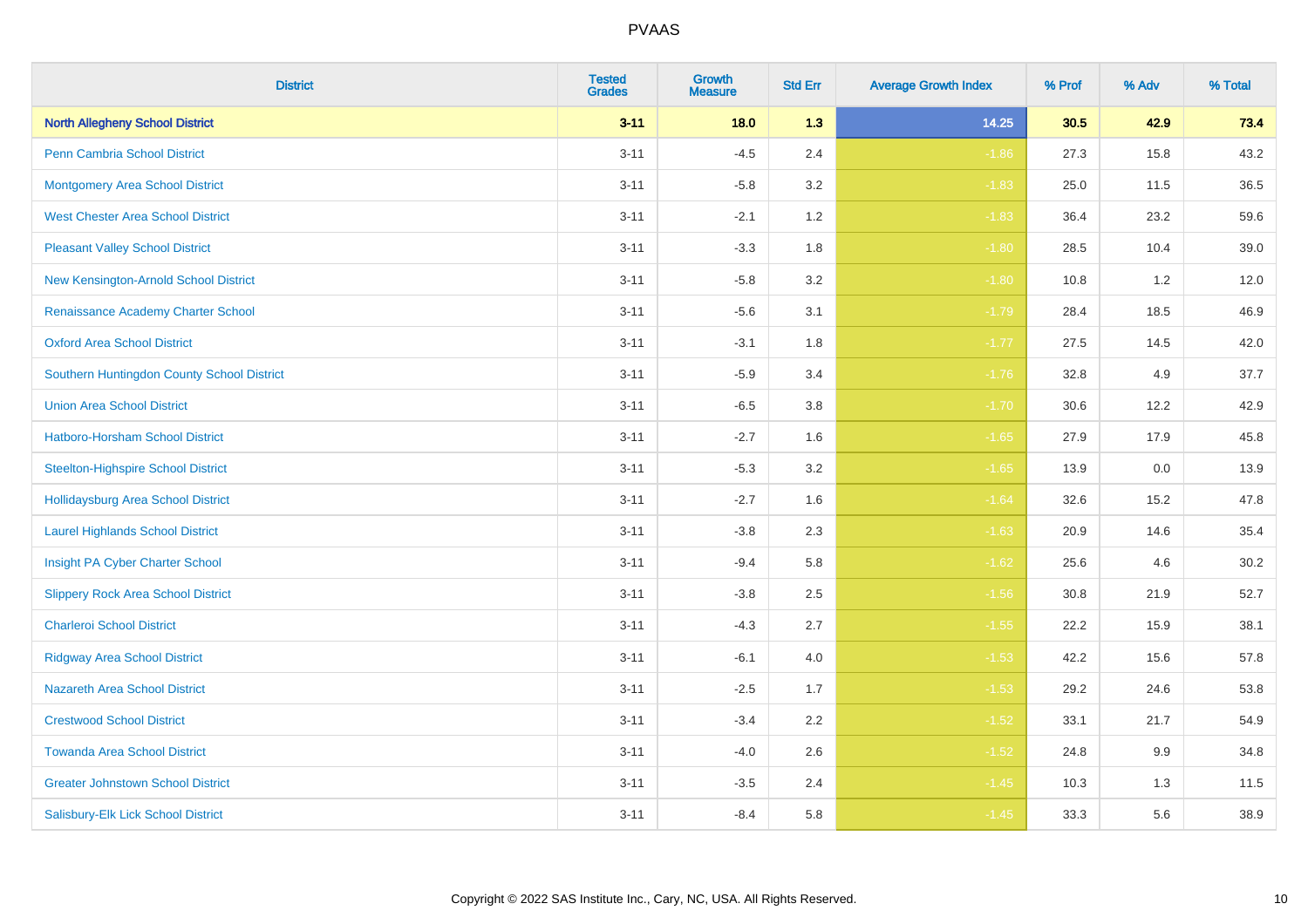| <b>District</b>                              | <b>Tested</b><br><b>Grades</b> | <b>Growth</b><br><b>Measure</b> | <b>Std Err</b> | <b>Average Growth Index</b> | % Prof | % Adv   | % Total |
|----------------------------------------------|--------------------------------|---------------------------------|----------------|-----------------------------|--------|---------|---------|
| <b>North Allegheny School District</b>       | $3 - 11$                       | 18.0                            | 1.3            | 14.25                       | 30.5   | 42.9    | 73.4    |
| <b>Rochester Area School District</b>        | $3 - 11$                       | $-5.7$                          | 3.9            | $-1.45$                     | 14.9   | 2.1     | 17.0    |
| <b>Middletown Area School District</b>       | $3 - 11$                       | $-3.4$                          | 2.4            | $-1.44$                     | 34.3   | 15.2    | 49.4    |
| <b>Weatherly Area School District</b>        | $3 - 11$                       | $-5.8$                          | 4.0            | $-1.44$                     | 32.1   | 8.9     | 41.1    |
| <b>Franklin Area School District</b>         | $3 - 11$                       | $-3.7$                          | 2.6            | $-1.43$                     | 30.5   | 5.9     | 36.4    |
| <b>Chester-Upland School District</b>        | $3 - 11$                       | $-3.6$                          | 2.6            | $-1.38$                     | 1.6    | 0.0     | 1.6     |
| <b>Dubois Area School District</b>           | $3 - 11$                       | $-2.8$                          | 2.0            | $-1.37$                     | 35.5   | 19.0    | 54.6    |
| <b>Southern Fulton School District</b>       | $3 - 11$                       | $-5.1$                          | 4.0            | $-1.29$                     | 21.7   | 13.0    | 34.8    |
| <b>Shenandoah Valley School District</b>     | $3 - 11$                       | $-4.5$                          | 3.5            | $-1.29$                     | 14.3   | 0.0     | 14.3    |
| <b>Springfield Township School District</b>  | $3 - 11$                       | $-3.9$                          | 3.1            | $-1.27$                     | 37.2   | 30.8    | 68.1    |
| <b>Propel Charter School-Homestead</b>       | $3 - 11$                       | $-5.0$                          | 3.9            | $-1.27$                     | 7.3    | 0.0     | 7.3     |
| <b>Cornell School District</b>               | $3 - 11$                       | $-5.5$                          | 4.6            | $-1.20$                     | 11.3   | 3.2     | 14.5    |
| <b>Susquehanna Community School District</b> | $3 - 11$                       | $-4.5$                          | $3.8\,$        | $-1.19$                     | 31.9   | $8.8\,$ | 40.7    |
| <b>Shaler Area School District</b>           | $3 - 11$                       | $-2.1$                          | 1.8            | $-1.18$                     | 32.0   | 13.0    | 45.0    |
| Northwestern Lehigh School District          | $3 - 11$                       | $-2.4$                          | 2.1            | $-1.14$                     | 41.7   | 17.9    | 59.5    |
| <b>Shamokin Area School District</b>         | $3 - 11$                       | $-2.6$                          | 2.5            | $-1.06$                     | 19.6   | $9.8\,$ | 29.3    |
| <b>Sugar Valley Rural Charter School</b>     | $3 - 11$                       | $-3.6$                          | 3.7            | $-0.98$                     | 10.3   | 0.0     | 10.3    |
| <b>Uniontown Area School District</b>        | $3 - 11$                       | $-2.8$                          | 3.1            | $-0.91$                     | 31.7   | 7.3     | 39.0    |
| <b>Minersville Area School District</b>      | $3 - 11$                       | $-2.9$                          | 3.4            | $-0.86$                     | 27.4   | 9.7     | 37.1    |
| <b>Northgate School District</b>             | $3 - 11$                       | $-3.0$                          | 3.4            | $-0.85$                     | 35.6   | 6.8     | 42.4    |
| <b>Albert Gallatin Area School District</b>  | $3 - 11$                       | $-1.7$                          | 2.3            | $-0.72$                     | 31.9   | 20.7    | 52.7    |
| <b>Norwin School District</b>                | $3 - 11$                       | $-1.1$                          | 1.6            | $-0.70$                     | 37.7   | 27.6    | 65.2    |
| Northern Bedford County School District      | $3 - 11$                       | $-2.3$                          | 3.3            | $-0.69$                     | 26.2   | 16.9    | 43.1    |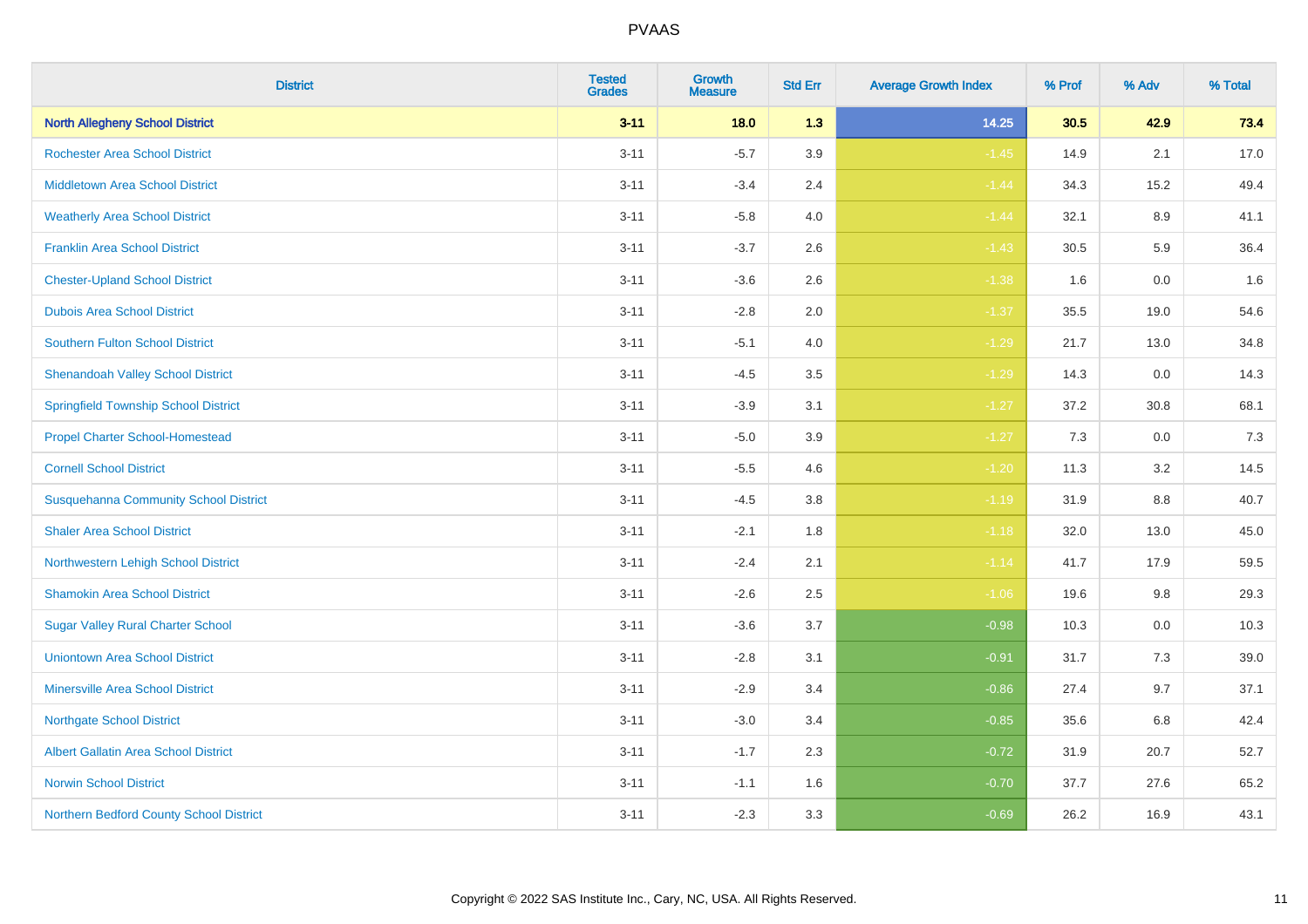| <b>District</b>                          | <b>Tested</b><br><b>Grades</b> | <b>Growth</b><br><b>Measure</b> | <b>Std Err</b> | <b>Average Growth Index</b> | % Prof | % Adv   | % Total |
|------------------------------------------|--------------------------------|---------------------------------|----------------|-----------------------------|--------|---------|---------|
| <b>North Allegheny School District</b>   | $3 - 11$                       | 18.0                            | 1.3            | 14.25                       | 30.5   | 42.9    | 73.4    |
| <b>New Brighton Area School District</b> | $3 - 11$                       | $-2.1$                          | 3.2            | $-0.65$                     | 31.5   | 11.1    | 42.6    |
| Propel Charter School - Braddock Hills   | $3 - 11$                       | $-2.1$                          | 3.3            | $-0.63$                     | 4.8    | 3.2     | 8.1     |
| <b>Lebanon School District</b>           | $3 - 11$                       | $-1.2$                          | 1.9            | $-0.63$                     | 15.2   | 6.4     | 21.6    |
| <b>Carlynton School District</b>         | $3 - 11$                       | $-2.0$                          | 3.2            | $-0.62$                     | 27.9   | 5.2     | 33.1    |
| <b>Exeter Township School District</b>   | $3 - 11$                       | $-1.0$                          | 1.7            | $-0.58$                     | 27.2   | 15.6    | 42.8    |
| <b>South Eastern School District</b>     | $3 - 11$                       | $-1.0$                          | 1.8            | $-0.55$                     | 36.4   | 17.1    | 53.5    |
| <b>Highlands School District</b>         | $3 - 11$                       | $-1.3$                          | 2.3            | $-0.55$                     | 32.6   | 10.5    | 43.0    |
| <b>Lakeview School District</b>          | $3 - 11$                       | $-1.9$                          | 3.5            | $-0.53$                     | 41.5   | 12.3    | 53.8    |
| York Academy Regional Charter School     | $3 - 11$                       | $-2.3$                          | 4.4            | $-0.52$                     | 23.5   | $2.0\,$ | 25.5    |
| <b>Allegheny Valley School District</b>  | $3 - 11$                       | $-1.9$                          | 3.9            | $-0.48$                     | 31.8   | 11.4    | 43.2    |
| <b>Schuylkill Valley School District</b> | $3 - 11$                       | $-1.0$                          | 2.2            | $-0.47$                     | 29.8   | 20.2    | 50.0    |
| <b>Chichester School District</b>        | $3 - 11$                       | $-1.8$                          | 4.2            | $-0.44$                     | 40.0   | 14.0    | 54.0    |
| <b>Farrell Area School District</b>      | $3 - 11$                       | $-1.9$                          | 4.2            | $-0.44$                     | 9.3    | 11.6    | 20.9    |
| <b>Burrell School District</b>           | $3 - 11$                       | $-1.5$                          | 3.3            | $-0.44$                     | 27.8   | 17.7    | 45.6    |
| <b>Forest Area School District</b>       | $3 - 11$                       | $-1.8$                          | 4.7            | $-0.37$                     | 18.9   | 15.1    | 34.0    |
| <b>Westmont Hilltop School District</b>  | $3 - 11$                       | $-1.0$                          | 2.8            | $-0.36$                     | 33.3   | 14.7    | 48.0    |
| <b>Pine Grove Area School District</b>   | $3 - 11$                       | $-1.1$                          | 3.0            | $-0.36$                     | 29.5   | 14.3    | 43.8    |
| <b>Everett Area School District</b>      | $3 - 11$                       | $-1.1$                          | 3.1            | $-0.34$                     | 34.2   | 13.2    | 47.4    |
| <b>Palmerton Area School District</b>    | $3 - 11$                       | $-0.9$                          | 2.7            | $-0.34$                     | 34.3   | 14.3    | 48.6    |
| <b>Clairton City School District</b>     | $3 - 11$                       | $-1.6$                          | 5.0            | $-0.32$                     | 3.8    | 0.5     | 4.4     |
| South Allegheny School District          | $3 - 11$                       | $-0.9$                          | 3.1            | $-0.30$                     | 23.8   | 2.5     | 26.2    |
| Northern Lebanon School District         | $3 - 11$                       | $-0.7$                          | 2.3            | $-0.29$                     | 18.8   | 6.8     | 25.6    |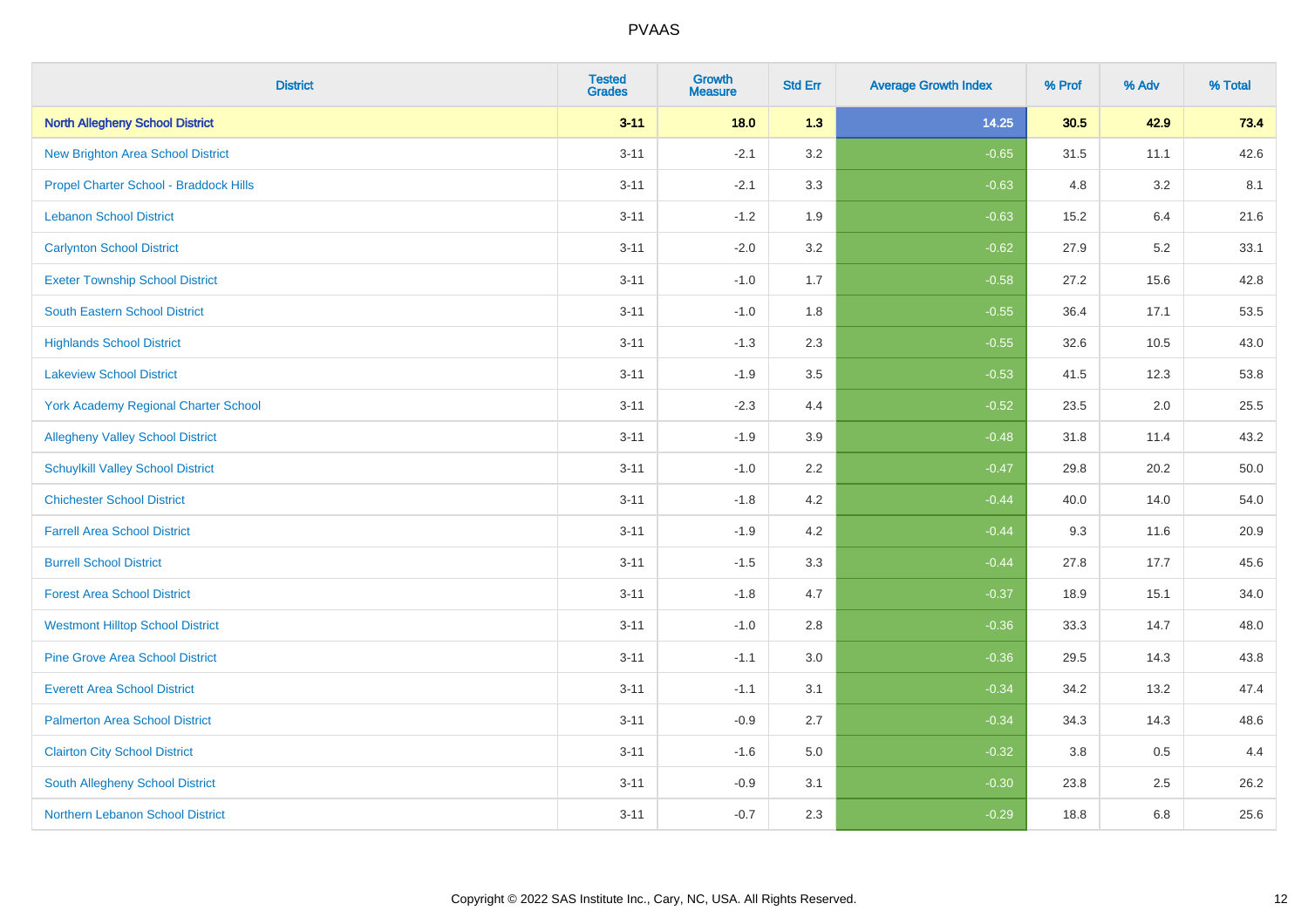| <b>District</b>                                  | <b>Tested</b><br><b>Grades</b> | <b>Growth</b><br><b>Measure</b> | <b>Std Err</b> | <b>Average Growth Index</b> | % Prof | % Adv   | % Total |
|--------------------------------------------------|--------------------------------|---------------------------------|----------------|-----------------------------|--------|---------|---------|
| <b>North Allegheny School District</b>           | $3 - 11$                       | 18.0                            | 1.3            | 14.25                       | 30.5   | 42.9    | 73.4    |
| <b>Blacklick Valley School District</b>          | $3 - 11$                       | $-0.9$                          | 3.9            | $-0.23$                     | 7.7    | 7.7     | 15.4    |
| <b>Claysburg-Kimmel School District</b>          | $3 - 11$                       | $-1.2$                          | 5.2            | $-0.22$                     | 5.0    | 0.0     | $5.0$   |
| Jeannette City School District                   | $3 - 11$                       | $-0.7$                          | 3.4            | $-0.20$                     | 26.8   | 4.1     | 30.9    |
| South Side Area School District                  | $3 - 11$                       | $-0.6$                          | 3.1            | $-0.19$                     | 24.0   | 28.0    | 52.0    |
| <b>Central Greene School District</b>            | $3 - 11$                       | $-0.4$                          | 2.5            | $-0.15$                     | 27.8   | 14.8    | 42.6    |
| <b>Greencastle-Antrim School District</b>        | $3 - 11$                       | $-0.3$                          | 2.0            | $-0.14$                     | 30.9   | 22.2    | 53.1    |
| <b>Otto-Eldred School District</b>               | $3 - 11$                       | $-0.5$                          | 3.5            | $-0.13$                     | 35.8   | 10.5    | 46.3    |
| <b>Fairfield Area School District</b>            | $3 - 11$                       | $-0.5$                          | 3.6            | $-0.13$                     | 43.9   | 6.1     | 50.0    |
| <b>Wilson Area School District</b>               | $3 - 11$                       | $-0.3$                          | 2.4            | $-0.12$                     | 35.4   | 14.6    | 50.0    |
| <b>Harrisburg City School District</b>           | $3 - 11$                       | $-0.2$                          | 2.0            | $-0.11$                     | 6.0    | 2.0     | 8.0     |
| <b>Brockway Area School District</b>             | $3 - 11$                       | $-0.4$                          | 3.5            | $-0.11$                     | 41.2   | 13.8    | 55.0    |
| Northern Cambria School District                 | $3 - 11$                       | $-0.3$                          | 3.4            | $-0.09$                     | 26.5   | $1.2\,$ | 27.7    |
| <b>Warren County School District</b>             | $3 - 11$                       | $-0.1$                          | 1.6            | $-0.06$                     | 26.7   | 9.7     | 36.4    |
| Southern Tioga School District                   | $3 - 11$                       | $-0.1$                          | 2.8            | $-0.03$                     | 26.3   | 10.3    | 36.6    |
| Penn Hills School District                       | $3 - 11$                       | 0.0                             | 2.4            | 0.02                        | 18.4   | 7.1     | 25.6    |
| Community Academy Of Philadelphia Charter School | $3 - 11$                       | 0.1                             | 2.6            | 0.06                        | 9.7    | 2.6     | 12.4    |
| <b>Tidioute Community Charter School</b>         | $3 - 11$                       | 0.8                             | 4.4            | 0.19                        | 18.1   | 6.9     | 25.0    |
| <b>Hamburg Area School District</b>              | $3 - 11$                       | 0.6                             | 2.4            | 0.25                        | 28.0   | 15.5    | 43.6    |
| <b>Shippensburg Area School District</b>         | $3 - 11$                       | 0.5                             | 1.8            | 0.26                        | 23.5   | 22.8    | 46.3    |
| Jersey Shore Area School District                | $3 - 11$                       | 0.7                             | 2.5            | 0.27                        | 39.3   | 13.6    | 52.9    |
| <b>New Foundations Charter School</b>            | $3 - 11$                       | 0.6                             | 2.2            | 0.29                        | 22.4   | 4.0     | 26.4    |
| <b>Hopewell Area School District</b>             | $3 - 11$                       | 0.8                             | 2.6            | 0.31                        | 34.5   | 12.4    | 46.9    |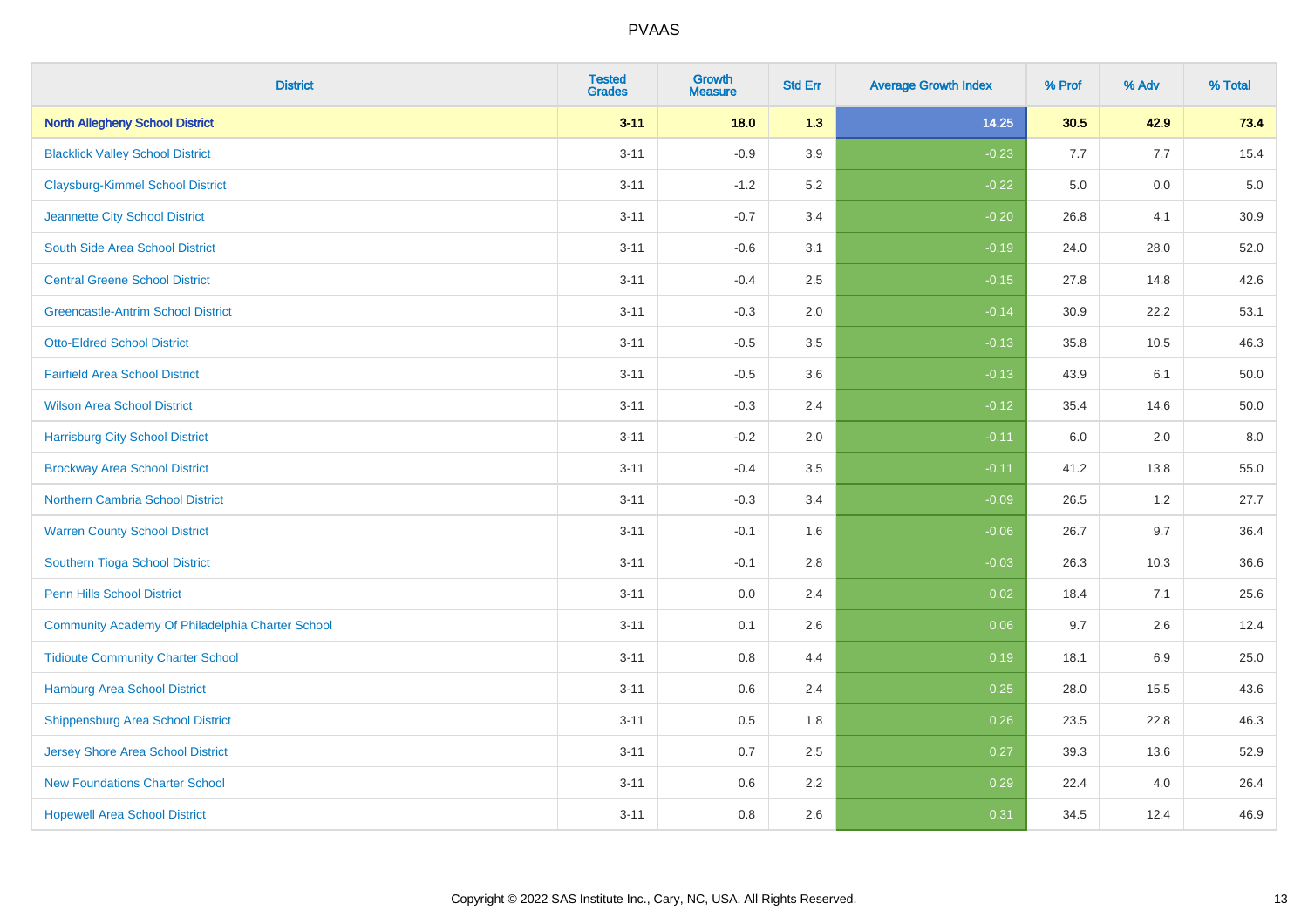| <b>District</b>                                | <b>Tested</b><br><b>Grades</b> | <b>Growth</b><br><b>Measure</b> | <b>Std Err</b> | <b>Average Growth Index</b> | % Prof | % Adv | % Total |
|------------------------------------------------|--------------------------------|---------------------------------|----------------|-----------------------------|--------|-------|---------|
| <b>North Allegheny School District</b>         | $3 - 11$                       | 18.0                            | 1.3            | 14.25                       | 30.5   | 42.9  | 73.4    |
| <b>North Star School District</b>              | $3 - 11$                       | 1.1                             | 3.3            | 0.34                        | 26.2   | 20.0  | 46.2    |
| <b>Wattsburg Area School District</b>          | $3 - 11$                       | 1.0                             | 2.7            | 0.36                        | 20.4   | 12.4  | 32.7    |
| <b>Upper Adams School District</b>             | $3 - 11$                       | $0.9\,$                         | 2.5            | 0.37                        | 33.0   | 17.0  | 50.0    |
| Pennsylvania Cyber Charter School              | $3 - 11$                       | 0.6                             | 1.5            | 0.37                        | 20.8   | 8.1   | 28.9    |
| <b>Reach Cyber Charter School</b>              | $3 - 11$                       | 1.4                             | 3.6            | 0.40                        | 32.9   | 15.2  | 48.1    |
| <b>Austin Area School District</b>             | $3 - 11$                       | 2.6                             | 6.0            | 0.43                        | 25.0   | 18.8  | 43.8    |
| <b>Brentwood Borough School District</b>       | $3 - 11$                       | 1.3                             | 3.0            | 0.44                        | 20.2   | 16.0  | 36.2    |
| <b>Juniata Valley School District</b>          | $3 - 11$                       | 1.6                             | 3.2            | 0.51                        | 23.1   | 9.4   | 32.5    |
| Shenango Area School District                  | $3 - 11$                       | 1.7                             | 3.2            | 0.52                        | 41.4   | 13.8  | 55.3    |
| <b>Seneca Valley School District</b>           | $3 - 11$                       | 0.8                             | 1.4            | 0.54                        | 40.6   | 25.2  | 65.8    |
| <b>Oley Valley School District</b>             | $3 - 11$                       | 1.4                             | 2.4            | 0.56                        | 37.4   | 23.9  | 61.4    |
| <b>Upper Moreland Township School District</b> | $3 - 11$                       | 1.1                             | 2.0            | 0.56                        | 24.8   | 26.6  | 51.3    |
| <b>Bensalem Township School District</b>       | $3 - 11$                       | 1.0                             | 1.6            | 0.63                        | 24.3   | 10.7  | 34.9    |
| <b>Springfield School District</b>             | $3 - 11$                       | 1.2                             | 1.7            | 0.69                        | 31.8   | 25.2  | 56.9    |
| <b>Williams Valley School District</b>         | $3 - 11$                       | 2.6                             | 3.7            | 0.69                        | 17.0   | 5.1   | 22.0    |
| <b>Mercer Area School District</b>             | $3 - 11$                       | 2.2                             | 3.1            | 0.70                        | 24.4   | 11.8  | 36.2    |
| <b>Forest Hills School District</b>            | $3 - 11$                       | 1.8                             | 2.5            | 0.71                        | 28.8   | 10.3  | 39.1    |
| <b>Tunkhannock Area School District</b>        | $3 - 11$                       | 1.4                             | 2.0            | 0.71                        | 29.8   | 18.1  | 47.9    |
| <b>School Lane Charter School</b>              | $3 - 11$                       | 2.6                             | 3.6            | 0.72                        | 23.1   | 18.7  | 41.8    |
| <b>Lewisburg Area School District</b>          | $3 - 11$                       | 1.7                             | 2.4            | 0.72                        | 35.9   | 35.9  | 71.8    |
| <b>Penn-Delco School District</b>              | $3 - 11$                       | 1.3                             | 1.8            | 0.75                        | 26.5   | 12.6  | 39.1    |
| <b>Moon Area School District</b>               | $3 - 11$                       | 1.5                             | 1.8            | 0.86                        | 34.5   | 25.5  | 60.0    |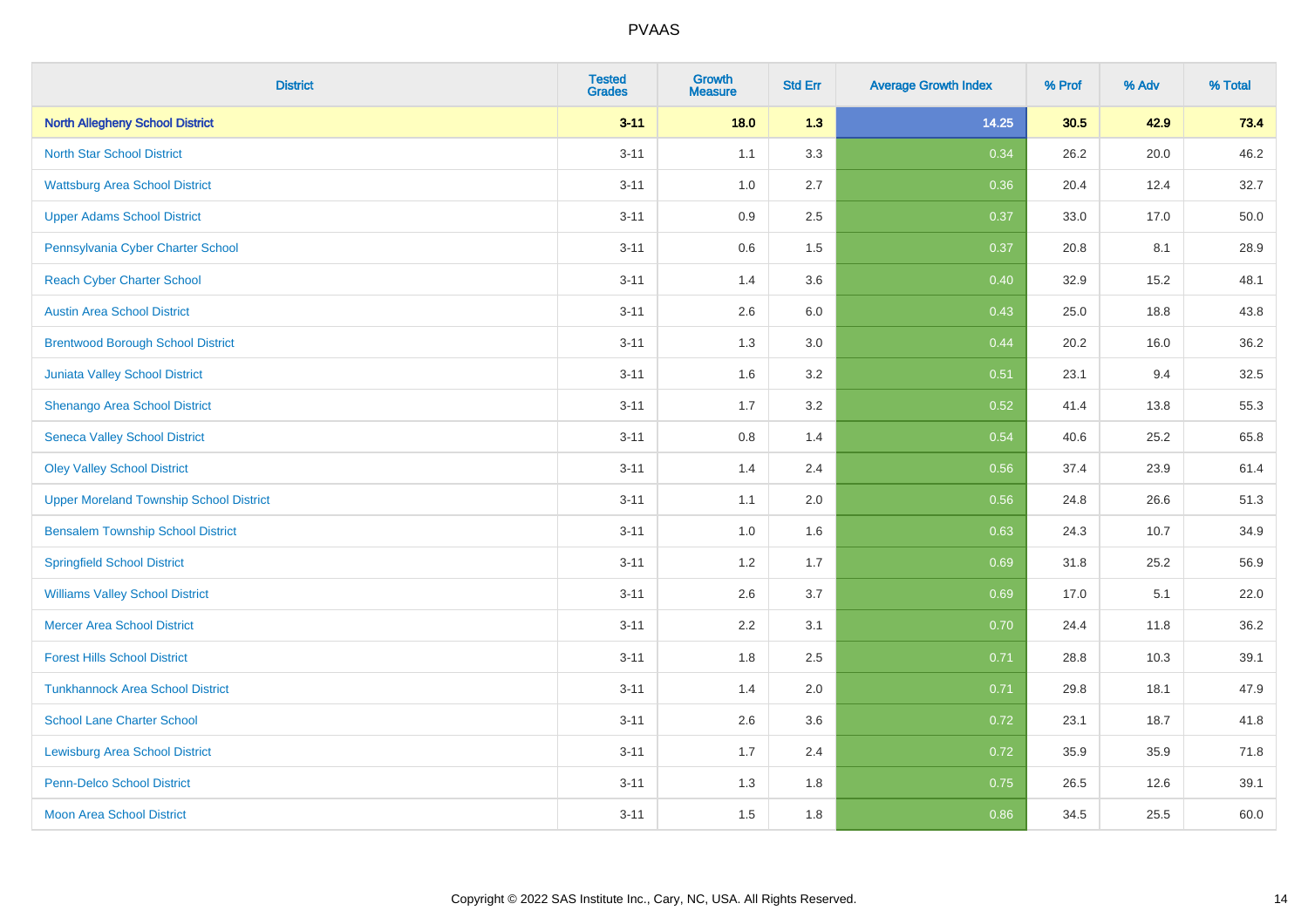| <b>District</b>                           | <b>Tested</b><br><b>Grades</b> | <b>Growth</b><br><b>Measure</b> | <b>Std Err</b> | <b>Average Growth Index</b> | % Prof | % Adv | % Total |
|-------------------------------------------|--------------------------------|---------------------------------|----------------|-----------------------------|--------|-------|---------|
| <b>North Allegheny School District</b>    | $3 - 11$                       | 18.0                            | 1.3            | 14.25                       | 30.5   | 42.9  | 73.4    |
| <b>Blackhawk School District</b>          | $3 - 11$                       | 2.0                             | 2.3            | 0.87                        | 34.6   | 20.7  | 55.3    |
| Aspira Bilingual Cyber Charter School     | $3 - 11$                       | 5.1                             | 5.8            | 0.87                        | 4.8    | 0.0   | 4.8     |
| Hope For Hyndman Charter School           | $3 - 11$                       | 5.1                             | 5.8            | 0.88                        | 14.3   | 7.1   | 21.4    |
| <b>Clarion Area School District</b>       | $3 - 11$                       | 3.2                             | 3.7            | 0.88                        | 31.7   | 13.3  | 45.0    |
| West Jefferson Hills School District      | $3 - 11$                       | 1.9                             | 1.9            | 0.99                        | 34.8   | 27.3  | 62.1    |
| <b>Galeton Area School District</b>       | $3 - 11$                       | 5.4                             | 5.4            | $1.01$                      | 33.3   | 22.2  | 55.6    |
| <b>Sharpsville Area School District</b>   | $3 - 11$                       | 3.8                             | 3.7            | 1.04                        | 41.1   | 23.2  | 64.3    |
| <b>Bermudian Springs School District</b>  | $3 - 11$                       | 2.5                             | 2.4            | 1.05                        | 31.8   | 23.5  | 55.3    |
| <b>Haverford Township School District</b> | $3 - 11$                       | 1.4                             | 1.4            | 1.05                        | 36.7   | 26.3  | 63.0    |
| <b>Athens Area School District</b>        | $3 - 11$                       | 2.6                             | 2.3            | 1.11                        | 34.9   | 12.3  | 47.3    |
| Esperanza Cyber Charter School            | $3 - 11$                       | 7.1                             | 6.1            | 1.15                        | 8.8    | 2.9   | 11.8    |
| <b>Solanco School District</b>            | $3 - 11$                       | 2.2                             | 1.8            | 1.18                        | 27.2   | 15.0  | 42.3    |
| Johnsonburg Area School District          | $3 - 11$                       | 5.0                             | 3.9            | 1.27                        | 35.5   | 11.8  | 47.4    |
| Pennsylvania Virtual Charter School       | $3 - 11$                       | 4.4                             | 3.4            | 1.31                        | 29.8   | 21.2  | 51.0    |
| <b>Ringgold School District</b>           | $3 - 11$                       | 2.9                             | 2.2            | 1.32                        | 23.8   | 13.3  | 37.1    |
| <b>Keystone School District</b>           | $3 - 11$                       | 7.8                             | 5.7            | 1.37                        | 35.0   | 45.0  | 80.0    |
| Philipsburg-Osceola Area School District  | $3 - 11$                       | 4.1                             | 3.0            | 1.37                        | 22.5   | 16.2  | 38.8    |
| <b>Western Wayne School District</b>      | $3 - 11$                       | 3.6                             | 2.6            | 1.39                        | 30.8   | 16.2  | 47.0    |
| <b>Midd-West School District</b>          | $3 - 11$                       | 3.6                             | 2.6            | 1.42                        | 28.6   | 25.0  | 53.6    |
| <b>Conestoga Valley School District</b>   | $3 - 11$                       | 2.4                             | 1.7            | 1.43                        | 35.0   | 23.5  | 58.5    |
| <b>Gateway School District</b>            | $3 - 11$                       | 3.1                             | 2.0            | 1.55                        | 35.7   | 18.5  | 54.2    |
| <b>Fort Leboeuf School District</b>       | $3 - 11$                       | 3.5                             | 2.2            | 1.58                        | 32.0   | 16.8  | 48.8    |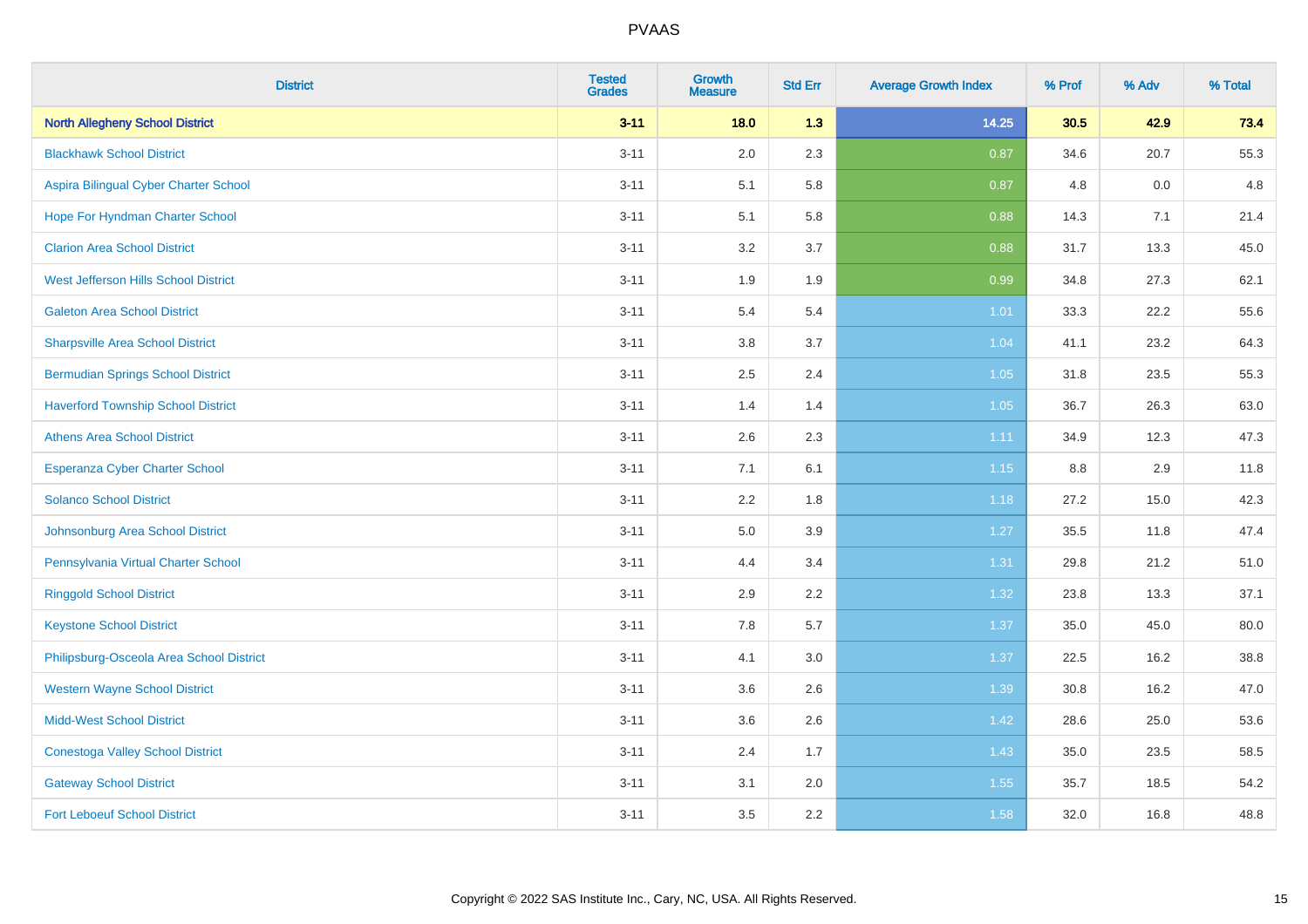| <b>District</b>                                | <b>Tested</b><br><b>Grades</b> | <b>Growth</b><br><b>Measure</b> | <b>Std Err</b> | <b>Average Growth Index</b> | % Prof | % Adv | % Total |
|------------------------------------------------|--------------------------------|---------------------------------|----------------|-----------------------------|--------|-------|---------|
| <b>North Allegheny School District</b>         | $3 - 11$                       | 18.0                            | 1.3            | 14.25                       | 30.5   | 42.9  | 73.4    |
| <b>Salisbury Township School District</b>      | $3 - 11$                       | 5.8                             | 3.6            | 1.62                        | 24.4   | 12.6  | 37.0    |
| <b>Halifax Area School District</b>            | $3 - 11$                       | 5.8                             | 3.5            | 1.64                        | 32.1   | 18.9  | 50.9    |
| <b>Penn-Trafford School District</b>           | $3 - 11$                       | 2.9                             | 1.8            | 1.68                        | 46.3   | 26.2  | 72.5    |
| <b>Port Allegany School District</b>           | $3 - 11$                       | 6.5                             | 3.7            | 1.74                        | 26.4   | 11.3  | 37.7    |
| Mt Lebanon School District                     | $3 - 11$                       | 2.4                             | 1.3            | 1.79                        | 39.3   | 37.4  | 76.8    |
| Leechburg Area School District                 | $3 - 11$                       | 7.0                             | 3.9            | 1.79                        | 37.7   | 4.9   | 42.6    |
| <b>Sayre Area School District</b>              | $3 - 11$                       | 5.8                             | 3.2            | 1.81                        | 30.3   | 21.0  | 51.3    |
| <b>Perkiomen Valley School District</b>        | $3 - 11$                       | 2.7                             | 1.5            | 1.83                        | 35.0   | 25.3  | 60.3    |
| <b>United School District</b>                  | $3 - 11$                       | 6.3                             | 3.3            | 1.89                        | 38.8   | 16.3  | 55.0    |
| Eastern Lebanon County School District         | $3 - 11$                       | 4.0                             | 2.1            | 1.89                        | 23.5   | 11.5  | 35.0    |
| <b>Spring Grove Area School District</b>       | $3 - 11$                       | 3.9                             | 2.0            | 1.90                        | 30.0   | 23.0  | 53.0    |
| South Middleton School District                | $3 - 11$                       | 4.4                             | 2.2            | 1.95                        | 31.1   | 16.4  | 47.5    |
| <b>Keystone Central School District</b>        | $3 - 11$                       | 3.6                             | 1.8            | 2.04                        | 27.1   | 14.6  | 41.8    |
| Northampton Area School District               | $3 - 11$                       | 3.2                             | 1.5            | 2.05                        | 29.8   | 17.9  | 47.7    |
| Northeastern York School District              | $3 - 11$                       | 3.8                             | 1.8            | 2.11                        | 32.7   | 21.0  | 53.7    |
| <b>Muncy School District</b>                   | $3 - 11$                       | 6.9                             | 3.3            | 2.12                        | 37.6   | 18.8  | 56.4    |
| <b>Brookville Area School District</b>         | $3 - 11$                       | 6.8                             | 3.1            | 2.19                        | 46.1   | 14.6  | 60.7    |
| Mastery Charter School - Hardy Williams        | $3 - 11$                       | 6.6                             | 3.0            | 2.21                        | 24.7   | 1.2   | 25.9    |
| <b>Blue Ridge School District</b>              | $3 - 11$                       | 8.3                             | 3.7            | 2.24                        | 29.6   | 9.3   | 38.9    |
| East Pennsboro Area School District            | $3 - 11$                       | 4.8                             | 2.1            | 2.26                        | 36.8   | 16.9  | 53.7    |
| <b>Brandywine Heights Area School District</b> | $3 - 11$                       | 5.8                             | 2.6            | 2.27                        | 27.7   | 28.6  | 56.2    |
| Huntingdon Area School District                | $3 - 11$                       | 5.8                             | 2.6            | 2.28                        | 27.8   | 17.4  | 45.2    |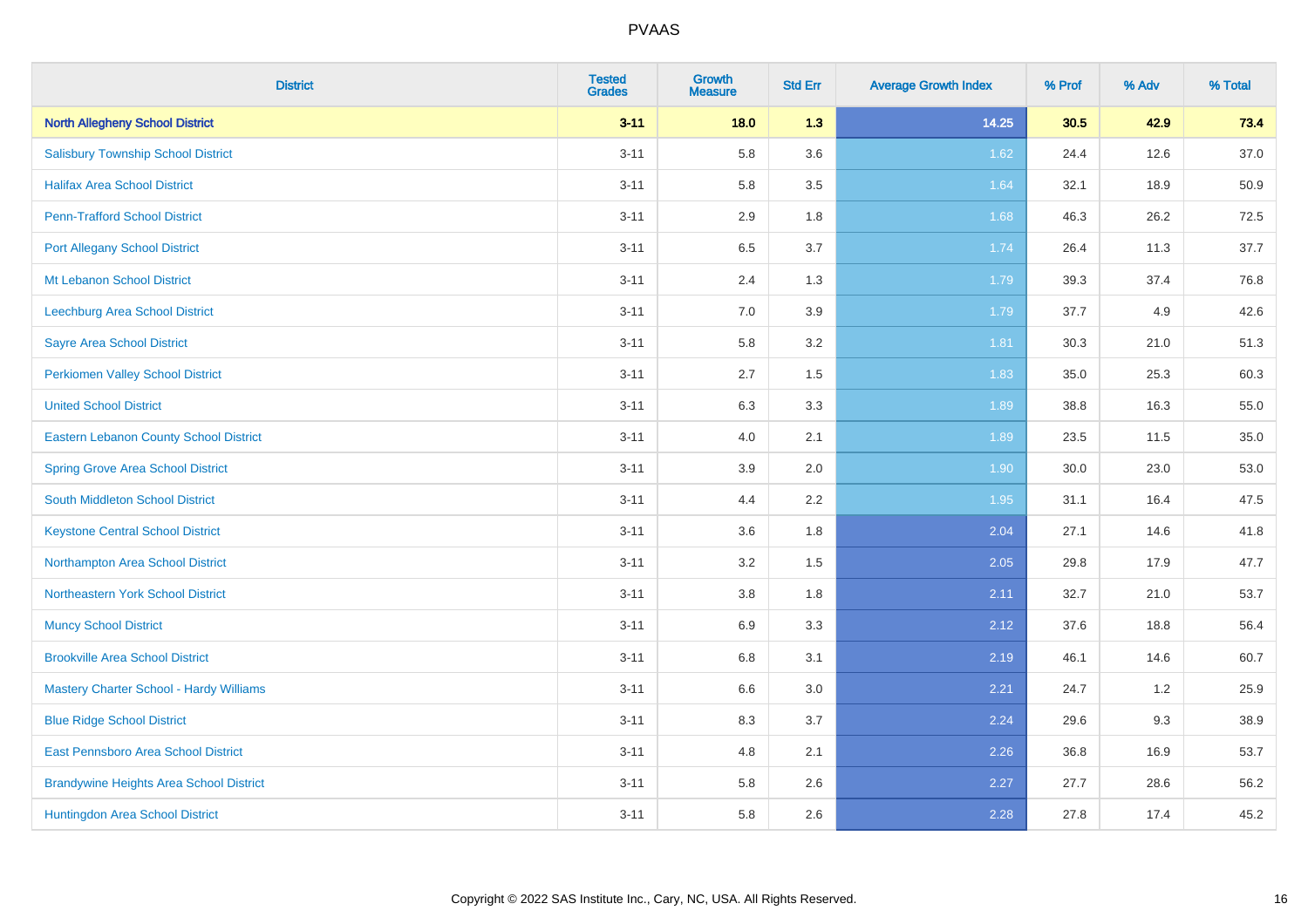| <b>District</b>                           | <b>Tested</b><br><b>Grades</b> | <b>Growth</b><br><b>Measure</b> | <b>Std Err</b> | <b>Average Growth Index</b> | % Prof | % Adv | % Total |
|-------------------------------------------|--------------------------------|---------------------------------|----------------|-----------------------------|--------|-------|---------|
| <b>North Allegheny School District</b>    | $3 - 11$                       | 18.0                            | 1.3            | 14.25                       | 30.5   | 42.9  | 73.4    |
| <b>Red Lion Area School District</b>      | $3 - 11$                       | 4.5                             | 1.9            | 2.31                        | 32.3   | 21.5  | 53.8    |
| <b>Bentworth School District</b>          | $3 - 11$                       | 7.0                             | 3.0            | 2.36                        | 26.6   | 17.0  | 43.6    |
| <b>Homer-Center School District</b>       | $3 - 11$                       | 8.8                             | 3.5            | 2.53                        | 38.0   | 17.7  | 55.8    |
| <b>Palisades School District</b>          | $3 - 11$                       | 7.7                             | 2.9            | 2.66                        | 27.8   | 20.3  | 48.1    |
| <b>Bedford Area School District</b>       | $3 - 11$                       | 6.4                             | 2.4            | 2.68                        | 31.0   | 20.6  | 51.6    |
| Saint Marys Area School District          | $3 - 11$                       | 6.0                             | 2.2            | 2.69                        | 35.4   | 18.3  | 53.7    |
| <b>Crawford Central School District</b>   | $3 - 11$                       | 5.7                             | 2.1            | 2.71                        | 26.4   | 15.8  | 42.1    |
| <b>Great Valley School District</b>       | $3 - 11$                       | 5.4                             | 2.0            | 2.77                        | 33.8   | 33.5  | 67.3    |
| <b>Canton Area School District</b>        | $3 - 11$                       | 8.4                             | 2.9            | 2.92                        | 13.8   | 23.0  | 36.8    |
| <b>Bald Eagle Area School District</b>    | $3 - 11$                       | 7.6                             | 2.5            | 3.00                        | 31.6   | 15.6  | 47.3    |
| <b>Line Mountain School District</b>      | $3 - 11$                       | 11.7                            | 3.9            | 3.01                        | 40.4   | 42.3  | 82.7    |
| <b>Lower Dauphin School District</b>      | $3 - 11$                       | 5.3                             | 1.8            | 3.03                        | 30.6   | 26.8  | 57.5    |
| <b>Upper Perkiomen School District</b>    | $3 - 11$                       | 5.7                             | 1.9            | 3.04                        | 25.4   | 19.9  | 45.4    |
| <b>Greenwood School District</b>          | $3 - 11$                       | 11.3                            | 3.6            | 3.14                        | 31.2   | 32.8  | 63.9    |
| <b>Avon Grove Charter School</b>          | $3 - 11$                       | $9.8\,$                         | 3.1            | 3.18                        | 32.4   | 26.0  | 58.4    |
| <b>Penncrest School District</b>          | $3 - 11$                       | 6.0                             | 1.9            | 3.24                        | 31.1   | 16.9  | 48.0    |
| <b>Upper Dauphin Area School District</b> | $3 - 11$                       | 16.5                            | 5.1            | 3.26                        | 37.5   | 26.8  | 64.3    |
| <b>Steel Valley School District</b>       | $3 - 11$                       | 11.1                            | 3.3            | 3.33                        | 34.8   | 10.1  | 44.9    |
| South Fayette Township School District    | $3 - 11$                       | 6.0                             | 1.8            | 3.33                        | 32.2   | 38.3  | 70.5    |
| <b>Bellefonte Area School District</b>    | $3 - 11$                       | 6.7                             | 2.0            | 3.34                        | 28.8   | 21.5  | 50.2    |
| <b>Conrad Weiser Area School District</b> | $3 - 11$                       | 7.1                             | 2.1            | 3.34                        | 28.2   | 14.4  | 42.6    |
| <b>Wilmington Area School District</b>    | $3 - 11$                       | 11.1                            | 3.3            | 3.37                        | 29.8   | 26.2  | 56.0    |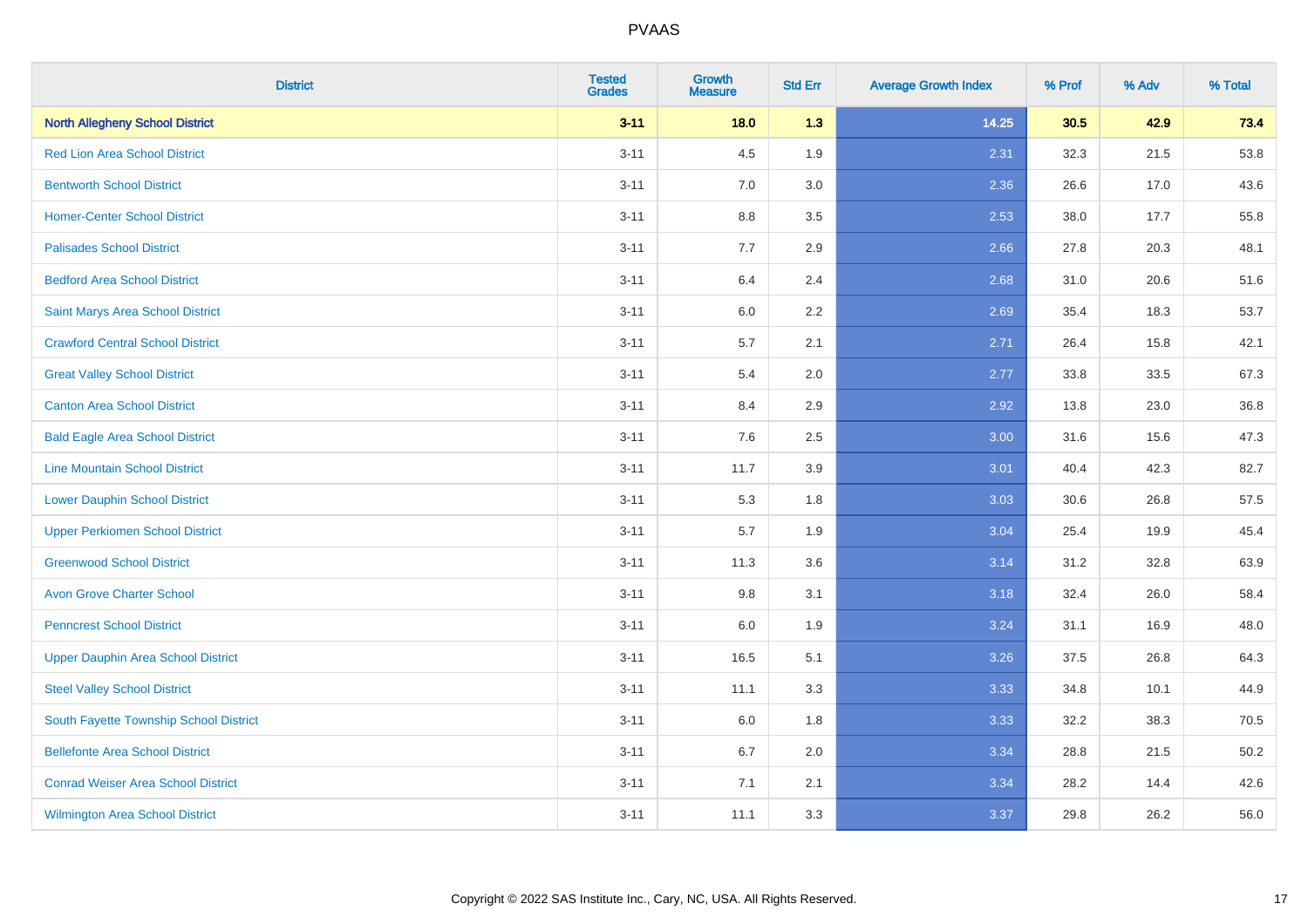| <b>District</b>                                | <b>Tested</b><br><b>Grades</b> | <b>Growth</b><br><b>Measure</b> | <b>Std Err</b> | <b>Average Growth Index</b> | % Prof | % Adv   | % Total |
|------------------------------------------------|--------------------------------|---------------------------------|----------------|-----------------------------|--------|---------|---------|
| <b>North Allegheny School District</b>         | $3 - 11$                       | $18.0$                          | 1.3            | 14.25                       | 30.5   | 42.9    | 73.4    |
| <b>Fairview School District</b>                | $3 - 11$                       | 8.3                             | 2.4            | 3.43                        | 41.9   | 34.9    | 76.7    |
| <b>North Pocono School District</b>            | $3 - 11$                       | 13.1                            | 3.7            | 3.54                        | 31.4   | 33.3    | 64.7    |
| <b>York Suburban School District</b>           | $3 - 11$                       | 7.4                             | 2.1            | 3.55                        | 24.9   | 31.2    | 56.1    |
| Oil City Area School District                  | $3 - 11$                       | 8.6                             | 2.4            | 3.56                        | 29.1   | 13.1    | 42.2    |
| <b>Reading School District</b>                 | $3 - 11$                       | 4.3                             | 1.2            | 3.71                        | 16.8   | $6.0\,$ | 22.8    |
| <b>Spring Cove School District</b>             | $3 - 11$                       | 9.1                             | 2.4            | 3.77                        | 31.8   | 25.4    | 57.1    |
| <b>Hampton Township School District</b>        | $3 - 11$                       | 7.4                             | 2.0            | 3.79                        | 37.9   | 39.2    | 77.0    |
| <b>Hazleton Area School District</b>           | $3 - 11$                       | 6.0                             | 1.6            | 3.85                        | 20.5   | 9.0     | 29.5    |
| <b>Warrior Run School District</b>             | $3 - 11$                       | 10.5                            | 2.7            | 3.86                        | 34.1   | 16.8    | 50.9    |
| <b>Dallas School District</b>                  | $3 - 11$                       | 8.1                             | 2.1            | 3.87                        | 32.4   | 22.4    | 54.8    |
| <b>Phoenixville Area School District</b>       | $3 - 11$                       | 7.3                             | 1.8            | 3.96                        | 32.3   | 27.6    | 59.8    |
| Abington Heights School District               | $3 - 11$                       | 6.7                             | 1.7            | 4.00                        | 33.8   | 31.7    | 65.5    |
| Downingtown Area School District               | $3 - 11$                       | 4.4                             | 1.1            | 4.06                        | 30.1   | 32.0    | 62.2    |
| <b>Ephrata Area School District</b>            | $3 - 11$                       | 6.8                             | 1.7            | 4.08                        | 31.6   | 17.1    | 48.8    |
| <b>Valley View School District</b>             | $3 - 11$                       | 9.3                             | 2.2            | 4.18                        | 26.6   | 23.1    | 49.7    |
| <b>Laurel School District</b>                  | $3 - 11$                       | 13.0                            | 3.1            | 4.19                        | 30.3   | 15.7    | 46.1    |
| Pennsylvania Leadership Charter School         | $3 - 11$                       | 8.0                             | 1.9            | 4.22                        | 33.1   | 27.8    | 60.9    |
| <b>Wallenpaupack Area School District</b>      | $3 - 11$                       | 8.8                             | 2.1            | 4.28                        | 28.5   | 18.9    | 47.4    |
| <b>Coudersport Area School District</b>        | $3 - 11$                       | 14.8                            | 3.4            | 4.33                        | 34.7   | 28.0    | 62.7    |
| <b>Lower Moreland Township School District</b> | $3 - 11$                       | 8.7                             | 2.0            | 4.35                        | 38.2   | 33.2    | 71.4    |
| <b>Pennsbury School District</b>               | $3 - 11$                       | 5.6                             | 1.3            | 4.38                        | 37.7   | 27.7    | 65.4    |
| Northern York County School District           | $3 - 11$                       | 8.4                             | 1.8            | 4.63                        | 24.3   | 23.1    | 47.4    |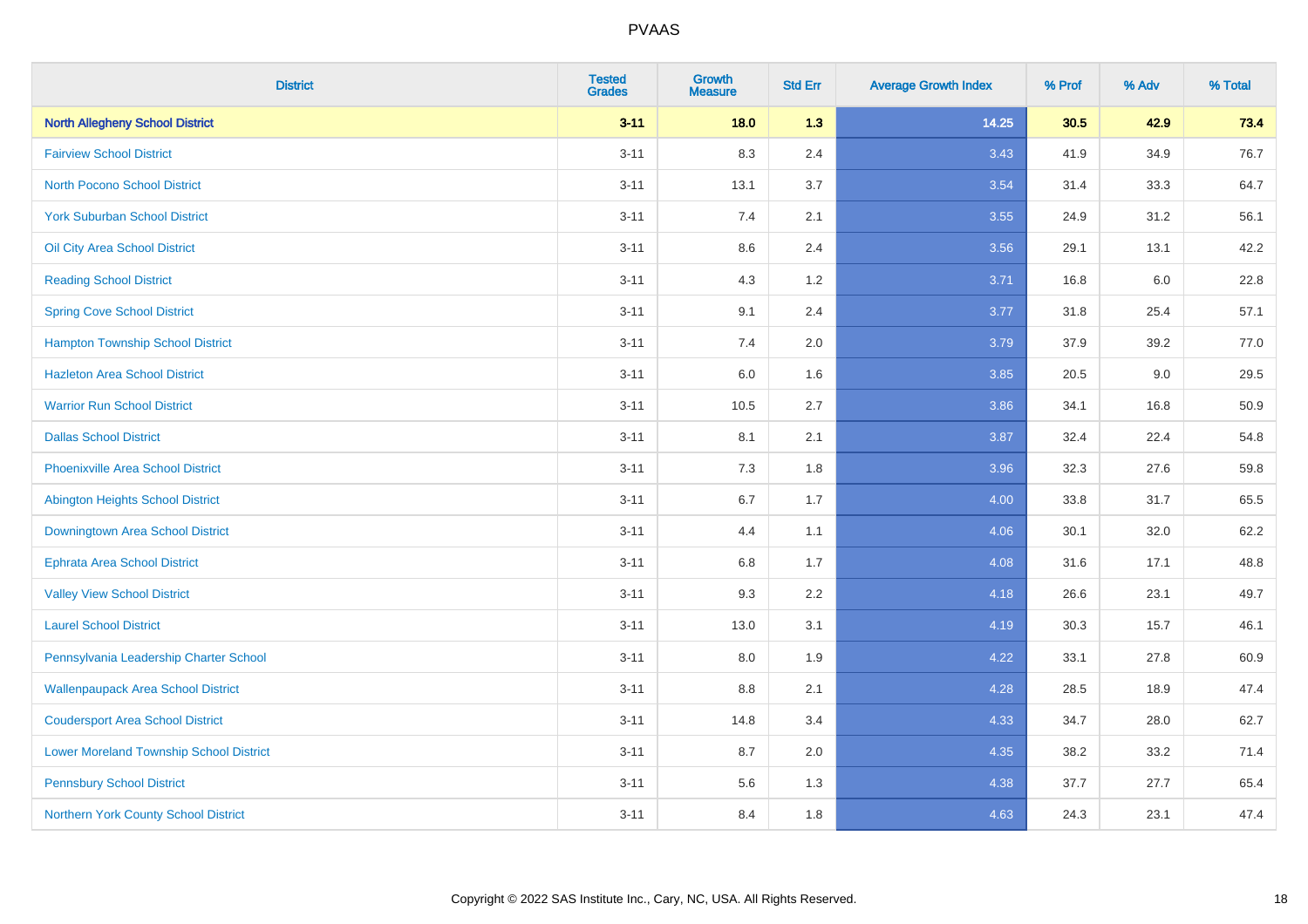| <b>District</b>                              | <b>Tested</b><br><b>Grades</b> | <b>Growth</b><br><b>Measure</b> | <b>Std Err</b> | <b>Average Growth Index</b> | % Prof | % Adv | % Total |
|----------------------------------------------|--------------------------------|---------------------------------|----------------|-----------------------------|--------|-------|---------|
| <b>North Allegheny School District</b>       | $3 - 11$                       | $18.0$                          | 1.3            | 14.25                       | 30.5   | 42.9  | 73.4    |
| <b>Stroudsburg Area School District</b>      | $3 - 11$                       | 7.5                             | 1.6            | 4.70                        | 30.4   | 18.3  | 48.7    |
| <b>West Perry School District</b>            | $3 - 11$                       | 11.0                            | 2.3            | 4.76                        | 26.9   | 20.5  | 47.4    |
| <b>Lakeland School District</b>              | $3 - 11$                       | 13.3                            | 2.8            | 4.80                        | 22.2   | 21.2  | 43.4    |
| <b>Penn Manor School District</b>            | $3 - 11$                       | 7.1                             | 1.5            | 4.82                        | 26.7   | 20.5  | 47.2    |
| <b>Iroquois School District</b>              | $3 - 11$                       | 13.6                            | 2.8            | 4.83                        | 33.3   | 16.0  | 49.4    |
| <b>Lehighton Area School District</b>        | $3 - 11$                       | 11.4                            | 2.4            | 4.84                        | 30.5   | 24.9  | 55.3    |
| <b>Belle Vernon Area School District</b>     | $3 - 11$                       | 11.1                            | 2.3            | 4.88                        | 31.6   | 25.4  | 57.1    |
| <b>Quaker Valley School District</b>         | $3 - 11$                       | 12.2                            | 2.5            | 4.90                        | 39.5   | 26.4  | 65.9    |
| <b>Berlin Brothersvalley School District</b> | $3 - 11$                       | 19.6                            | 4.0            | 4.93                        | 28.3   | 41.3  | 69.6    |
| <b>West Branch Area School District</b>      | $3 - 11$                       | 17.0                            | 3.3            | 5.20                        | 47.1   | 19.1  | 66.2    |
| <b>Cornwall-Lebanon School District</b>      | $3 - 11$                       | 8.2                             | 1.6            | 5.24                        | 28.0   | 20.5  | 48.6    |
| Lake-Lehman School District                  | $3 - 11$                       | 14.9                            | 2.8            | 5.34                        | 25.8   | 22.5  | 48.3    |
| <b>Pine-Richland School District</b>         | $3 - 11$                       | 9.3                             | 1.7            | 5.56                        | 42.3   | 35.8  | 78.1    |
| <b>Pequea Valley School District</b>         | $3 - 11$                       | 18.0                            | 3.1            | 5.74                        | 29.2   | 37.5  | 66.7    |
| <b>Harbor Creek School District</b>          | $3 - 11$                       | 13.4                            | 2.3            | 5.80                        | 34.5   | 40.7  | 75.2    |
| <b>Punxsutawney Area School District</b>     | $3 - 11$                       | 15.8                            | 2.7            | 5.83                        | 18.6   | 29.0  | 47.6    |
| <b>Indiana Area School District</b>          | $3 - 11$                       | 12.0                            | 2.0            | 5.98                        | 30.0   | 30.4  | 60.3    |
| <b>Agora Cyber Charter School</b>            | $3 - 11$                       | 14.6                            | 2.4            | 6.03                        | 24.7   | 19.5  | 44.2    |
| <b>Franklin Regional School District</b>     | $3 - 11$                       | 11.3                            | 1.8            | 6.13                        | 30.0   | 35.0  | 65.0    |
| <b>Tuscarora School District</b>             | $3 - 11$                       | 13.4                            | 2.2            | 6.20                        | 37.1   | 26.3  | 63.4    |
| <b>Armstrong School District</b>             | $3 - 11$                       | 9.8                             | 1.6            | 6.22                        | 32.8   | 24.6  | 57.4    |
| <b>Cocalico School District</b>              | $3 - 11$                       | 12.3                            | 1.9            | 6.48                        | 28.2   | 32.3  | 60.5    |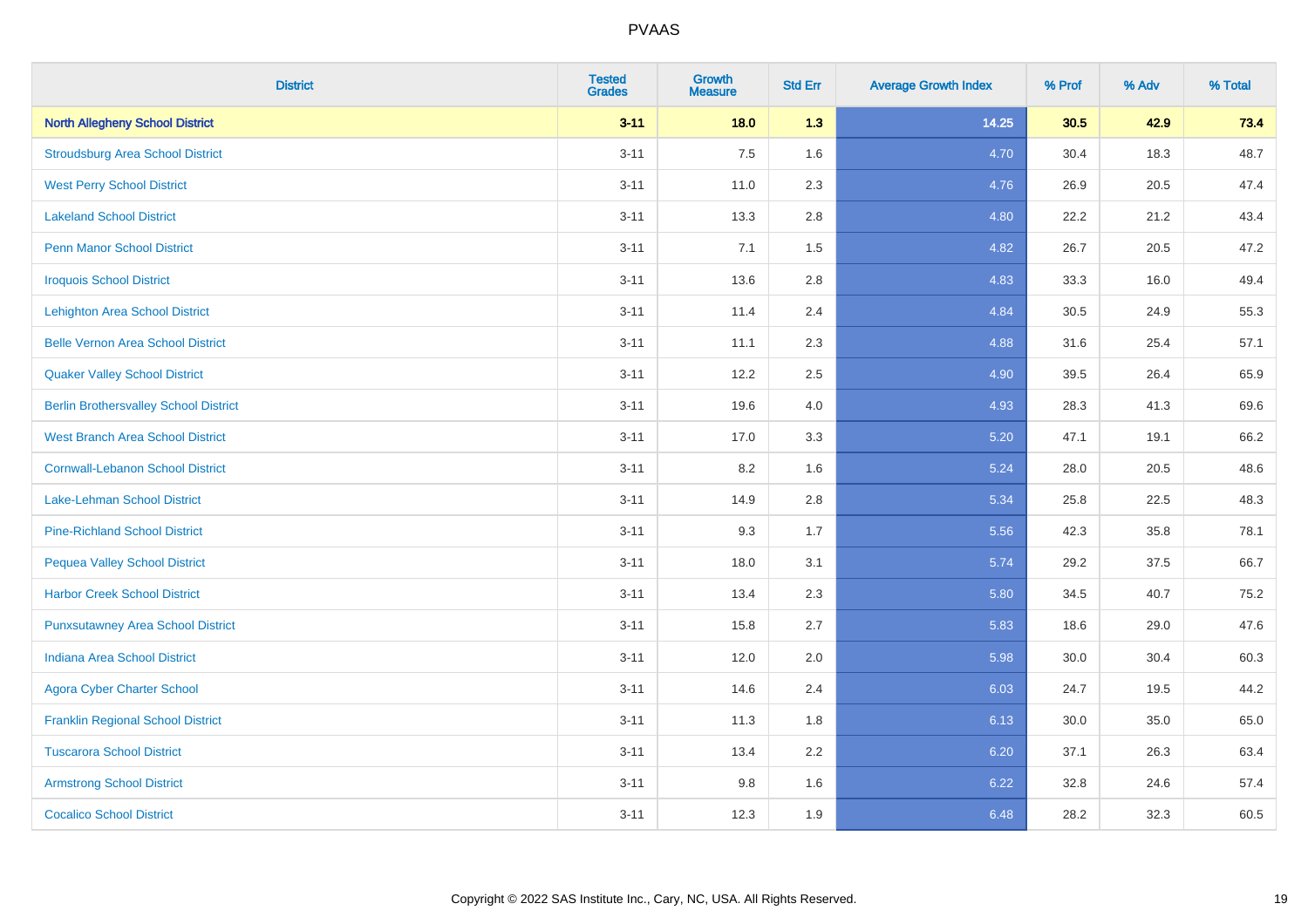| <b>District</b>                               | <b>Tested</b><br><b>Grades</b> | <b>Growth</b><br><b>Measure</b> | <b>Std Err</b> | <b>Average Growth Index</b> | % Prof | % Adv | % Total |
|-----------------------------------------------|--------------------------------|---------------------------------|----------------|-----------------------------|--------|-------|---------|
| <b>North Allegheny School District</b>        | $3 - 11$                       | $18.0$                          | 1.3            | 14.25                       | 30.5   | 42.9  | 73.4    |
| <b>Manheim Central School District</b>        | $3 - 11$                       | 12.8                            | 2.0            | 6.52                        | 27.8   | 35.4  | 63.2    |
| <b>Neshaminy School District</b>              | $3 - 11$                       | 8.6                             | 1.3            | 6.56                        | 31.3   | 23.9  | 55.2    |
| <b>Millcreek Township School District</b>     | $3 - 11$                       | 9.1                             | 1.4            | 6.61                        | 34.5   | 30.1  | 64.6    |
| <b>Methacton School District</b>              | $3 - 11$                       | 11.0                            | 1.6            | 6.94                        | 36.0   | 33.6  | 69.6    |
| <b>Whitehall-Coplay School District</b>       | $3 - 11$                       | 11.8                            | 1.7            | 7.06                        | 32.3   | 21.7  | 54.0    |
| <b>Upper Merion Area School District</b>      | $3 - 11$                       | 14.0                            | 2.0            | 7.15                        | 34.4   | 32.6  | 67.0    |
| <b>Danville Area School District</b>          | $3 - 11$                       | 18.4                            | 2.6            | 7.19                        | 32.0   | 46.1  | 78.1    |
| <b>Mountain View School District</b>          | $3 - 11$                       | 24.2                            | 3.4            | 7.20                        | 45.8   | 37.3  | 83.0    |
| <b>East Penn School District</b>              | $3 - 11$                       | 8.9                             | 1.2            | 7.61                        | 32.8   | 26.4  | 59.2    |
| <b>Mifflin County School District</b>         | $3 - 11$                       | 12.3                            | 1.6            | 7.69                        | 35.1   | 15.1  | 50.3    |
| <b>Upper Saint Clair School District</b>      | $3 - 11$                       | 13.8                            | 1.8            | 7.86                        | 32.2   | 44.5  | 76.7    |
| <b>Peters Township School District</b>        | $3 - 11$                       | 14.1                            | 1.7            | 8.16                        | 35.2   | 41.6  | 76.8    |
| <b>Saucon Valley School District</b>          | $3 - 11$                       | 18.9                            | 2.2            | 8.48                        | 26.0   | 39.6  | 65.6    |
| <b>Southern York County School District</b>   | $3 - 11$                       | 15.5                            | 1.8            | 8.48                        | 37.6   | 29.2  | 66.8    |
| <b>Marple Newtown School District</b>         | $3 - 11$                       | 20.6                            | 2.3            | 8.95                        | 31.1   | 42.7  | 73.8    |
| Palmyra Area School District                  | $3 - 11$                       | 16.2                            | 1.8            | 9.02                        | 38.8   | 34.0  | 72.8    |
| <b>Unionville-Chadds Ford School District</b> | $3 - 11$                       | 15.8                            | 1.7            | 9.12                        | 31.2   | 48.0  | 79.2    |
| <b>Wayne Highlands School District</b>        | $3 - 11$                       | 22.5                            | 2.5            | 9.16                        | 33.8   | 40.4  | 74.2    |
| <b>Fox Chapel Area School District</b>        | $3 - 11$                       | 17.6                            | 1.9            | 9.47                        | 22.9   | 52.0  | 74.9    |
| <b>Delaware Valley School District</b>        | $3 - 11$                       | 15.7                            | 1.6            | 9.62                        | 36.7   | 32.1  | 68.8    |
| New Hope-Solebury School District             | $3 - 11$                       | 28.8                            | 2.9            | 9.77                        | 31.6   | 50.0  | 81.6    |
| <b>Hempfield School District</b>              | $3 - 11$                       | 13.4                            | 1.3            | 10.53                       | 29.9   | 36.8  | 66.7    |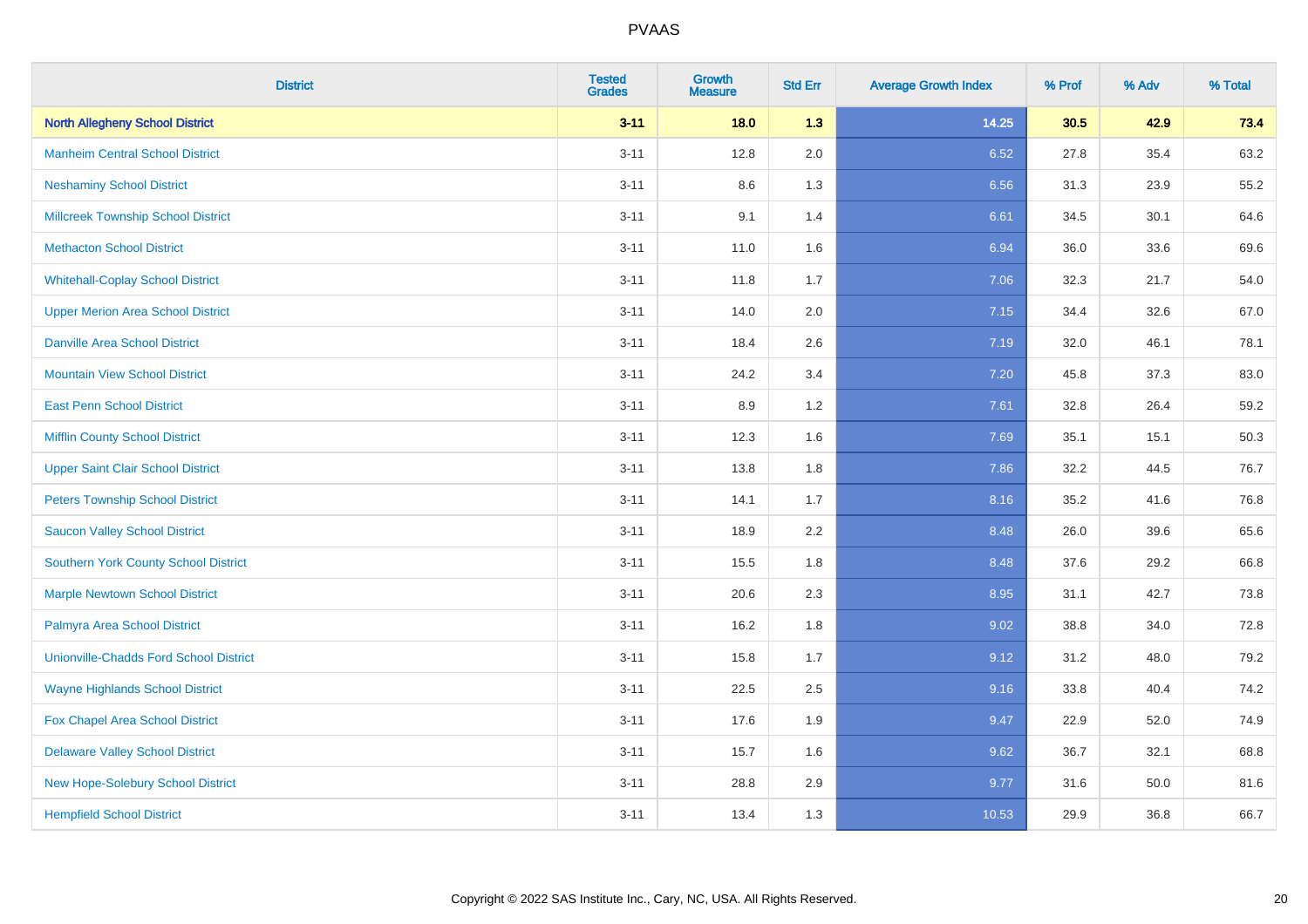| <b>District</b>                           | <b>Tested</b><br><b>Grades</b> | <b>Growth</b><br><b>Measure</b> | <b>Std Err</b> | <b>Average Growth Index</b> | % Prof | % Adv | % Total |
|-------------------------------------------|--------------------------------|---------------------------------|----------------|-----------------------------|--------|-------|---------|
| <b>North Allegheny School District</b>    | $3 - 11$                       | 18.0                            | 1.3            | 14.25                       | 30.5   | 42.9  | 73.4    |
| <b>Warwick School District</b>            | $3 - 11$                       | 21.7                            | 1.8            | 11.76                       | 27.7   | 36.3  | 64.0    |
| <b>Littlestown Area School District</b>   | $3 - 11$                       | 28.7                            | 2.4            | 11.83                       | 38.4   | 29.3  | 67.7    |
| <b>Council Rock School District</b>       | $3 - 11$                       | 13.5                            | 1.1            | 12.27                       | 32.0   | 35.4  | 67.4    |
| <b>Souderton Area School District</b>     | $3 - 11$                       | 18.5                            | 1.4            | 12.86                       | 39.2   | 31.2  | 70.4    |
| <b>Colonial School District</b>           | $3 - 11$                       | 22.1                            | 1.6            | 13.55                       | 27.2   | 43.5  | 70.6    |
| <b>Spring-Ford Area School District</b>   | $3 - 11$                       | 16.6                            | 1.2            | 14.02                       | 30.4   | 45.3  | 75.7    |
| <b>Dallastown Area School District</b>    | $3 - 11$                       | 19.9                            | 1.4            | 14.14                       | 36.8   | 34.2  | 71.0    |
| <b>North Allegheny School District</b>    | $3 - 11$                       | 18.0                            | 1.3            | 14.25                       | 30.5   | 42.9  | 73.4    |
| <b>Lower Merion School District</b>       | $3 - 11$                       | 18.9                            | 1.2            | 15.42                       | 29.4   | 48.6  | 78.0    |
| <b>North Penn School District</b>         | $3 - 11$                       | 17.6                            | 1.0            | 17.53                       | 30.8   | 35.7  | 66.4    |
| <b>Central Bucks School District</b>      | $3 - 11$                       | 15.5                            | 0.9            | 17.94                       | 34.8   | 41.4  | 76.2    |
| <b>State College Area School District</b> | $3 - 11$                       | 24.5                            | 1.3            | 18.59                       | 31.9   | 46.9  | 78.8    |
| Norristown Area School District           | $3 - 12$                       | $-25.4$                         | 1.7            | $-15.35$                    | 10.6   | 1.8   | 12.4    |
| Philadelphia City School District         | $3 - 12$                       | $-7.8$                          | $0.6\,$        | $-13.43$                    | 16.4   | 6.5   | 22.9    |
| <b>Allentown City School District</b>     | $3 - 12$                       | $-16.9$                         | 1.4            | $-12.37$                    | 5.9    | 0.4   | 6.3     |
| <b>York City School District</b>          | $3 - 12$                       | $-17.7$                         | 1.8            | $-10.05$                    | 3.2    | 0.7   | 3.9     |
| Ambridge Area School District             | $3 - 12$                       | $-19.4$                         | 2.5            | $-7.64$                     | 23.2   | 5.6   | 28.9    |
| <b>Lancaster School District</b>          | $3-12$                         | $-10.0$                         | 1.4            | $-7.22$                     | 9.0    | 3.9   | 12.8    |
| <b>Hempfield Area School District</b>     | $3-12$                         | $-10.2$                         | 1.6            | $-6.37$                     | 28.1   | 19.2  | 47.3    |
| <b>New Castle Area School District</b>    | $3 - 12$                       | $-13.6$                         | 2.3            | $-5.99$                     | 17.6   | 2.0   | 19.5    |
| <b>West Mifflin Area School District</b>  | $3 - 12$                       | $-11.9$                         | 2.5            | $-4.77$                     | 15.9   | 4.0   | 19.9    |
| <b>Interboro School District</b>          | $3-12$                         | $-8.4$                          | 2.0            | $-4.27$                     | 27.6   | 6.4   | 34.1    |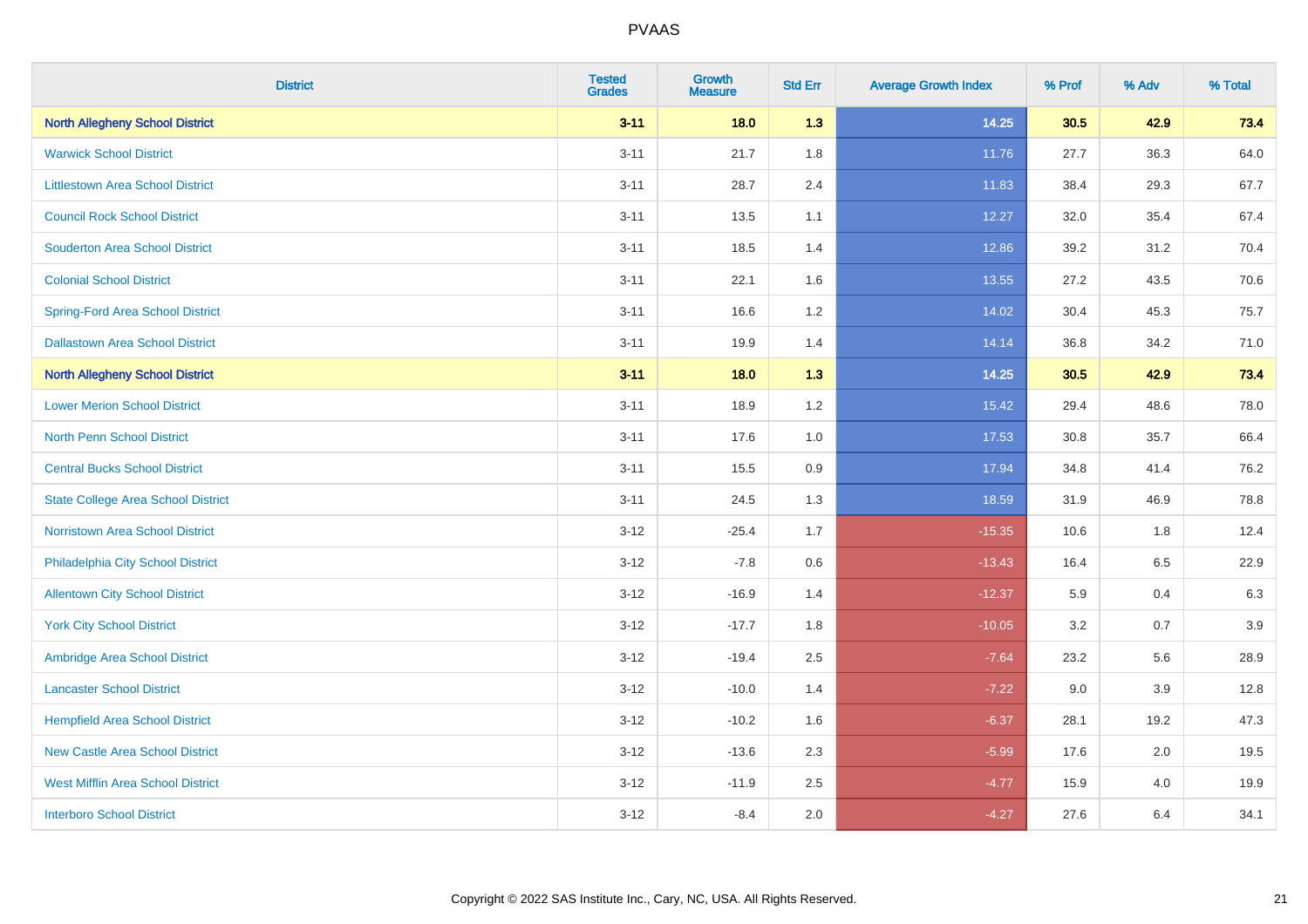| <b>District</b>                                        | <b>Tested</b><br><b>Grades</b> | <b>Growth</b><br><b>Measure</b> | <b>Std Err</b> | <b>Average Growth Index</b> | % Prof | % Adv | % Total |
|--------------------------------------------------------|--------------------------------|---------------------------------|----------------|-----------------------------|--------|-------|---------|
| <b>North Allegheny School District</b>                 | $3 - 11$                       | 18.0                            | 1.3            | 14.25                       | 30.5   | 42.9  | 73.4    |
| <b>Panther Valley School District</b>                  | $3 - 12$                       | $-13.3$                         | 3.2            | $-4.10$                     | 31.5   | 4.1   | 35.6    |
| <b>Scranton School District</b>                        | $3 - 12$                       | $-10.1$                         | 2.5            | $-4.04$                     | 20.0   | 7.7   | 27.7    |
| <b>Tussey Mountain School District</b>                 | $3 - 12$                       | $-13.0$                         | 3.3            | $-3.93$                     | 11.1   | 3.2   | 14.3    |
| <b>Grove City Area School District</b>                 | $3-12$                         | $-8.8$                          | 2.3            | $-3.89$                     | 25.6   | 16.4  | 42.0    |
| <b>Old Forge School District</b>                       | $3 - 12$                       | $-11.3$                         | 3.1            | $-3.62$                     | 28.6   | 13.2  | 41.8    |
| <b>West York Area School District</b>                  | $3 - 12$                       | $-9.8$                          | 2.7            | $-3.57$                     | 21.9   | 10.9  | 32.8    |
| <b>Montoursville Area School District</b>              | $3 - 12$                       | $-8.4$                          | 2.6            | $-3.17$                     | 38.8   | 18.2  | 57.0    |
| <b>Erie City School District</b>                       | $3 - 12$                       | $-4.5$                          | 1.4            | $-3.09$                     | 13.4   | 6.7   | 20.1    |
| <b>Quakertown Community School District</b>            | $3 - 12$                       | $-4.3$                          | 1.5            | $-2.79$                     | 33.8   | 20.1  | 53.8    |
| <b>Clarion-Limestone Area School District</b>          | $3 - 12$                       | $-10.0$                         | 3.6            | $-2.76$                     | 28.3   | 20.0  | 48.3    |
| Selinsgrove Area School District                       | $3-12$                         | $-5.7$                          | 2.1            | $-2.74$                     | 25.4   | 13.9  | 39.2    |
| <b>Turkeyfoot Valley Area School District</b>          | $3 - 12$                       | $-15.4$                         | 5.8            | $-2.66$                     | 3.8    | 3.8   | $7.6$   |
| <b>Union City Area School District</b>                 | $3 - 12$                       | $-8.7$                          | 3.3            | $-2.59$                     | 29.7   | 10.9  | 40.6    |
| <b>Greater Nanticoke Area School District</b>          | $3 - 12$                       | $-6.8$                          | 2.6            | $-2.58$                     | 15.2   | 8.9   | 24.1    |
| Catasauqua Area School District                        | $3 - 12$                       | $-7.3$                          | 2.8            | $-2.58$                     | 27.1   | 11.2  | 38.3    |
| Pocono Mountain School District                        | $3 - 12$                       | $-4.3$                          | 1.8            | $-2.43$                     | 35.5   | 17.1  | 52.6    |
| <b>Pottsville Area School District</b>                 | $3 - 12$                       | $-4.9$                          | 2.1            | $-2.36$                     | 21.8   | 7.9   | 29.6    |
| <b>Bristol Borough School District</b>                 | $3-12$                         | $-5.9$                          | 2.9            | $-2.00$                     | 27.8   | 3.3   | 31.1    |
| <b>Lincoln Leadership Academy Charter School</b>       | $3 - 12$                       | $-7.4$                          | 3.7            | $-1.99$                     | 6.4    | 2.1   | 8.5     |
| <b>Chester Charter Scholars Academy Charter School</b> | $3 - 12$                       | $-6.2$                          | 3.3            | $-1.88$                     | 2.2    | 0.0   | 2.2     |
| <b>Twin Valley School District</b>                     | $3 - 12$                       | $-3.2$                          | 1.9            | $-1.68$                     | 38.8   | 19.8  | 58.6    |
| <b>Woodland Hills School District</b>                  | $3-12$                         | $-4.2$                          | 2.5            | $-1.66$                     | 10.1   | 1.4   | 11.5    |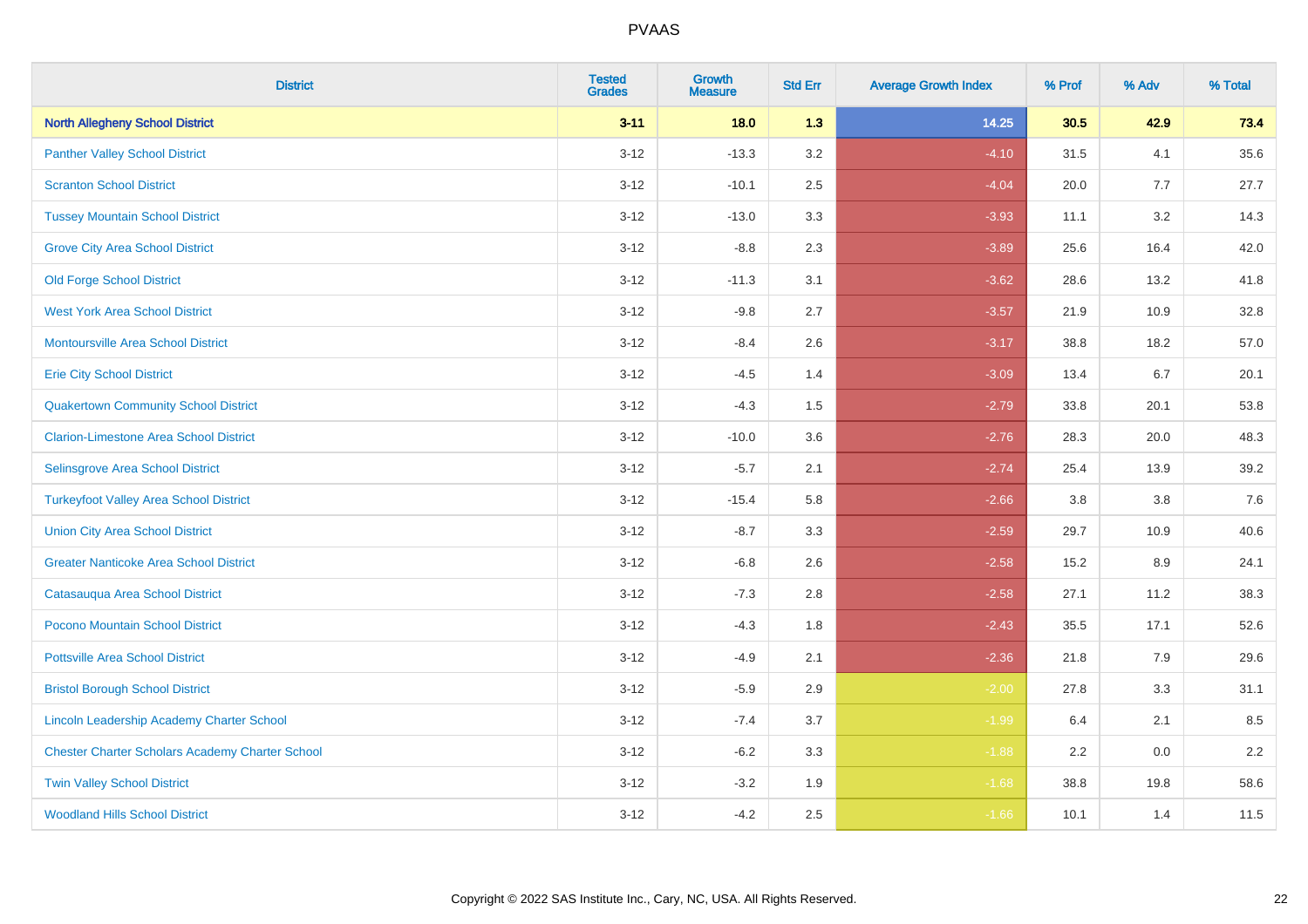| <b>District</b>                                 | <b>Tested</b><br><b>Grades</b> | Growth<br><b>Measure</b> | <b>Std Err</b> | <b>Average Growth Index</b> | % Prof | % Adv | % Total |
|-------------------------------------------------|--------------------------------|--------------------------|----------------|-----------------------------|--------|-------|---------|
| <b>North Allegheny School District</b>          | $3 - 11$                       | 18.0                     | 1.3            | 14.25                       | 30.5   | 42.9  | 73.4    |
| <b>Conemaugh Valley School District</b>         | $3 - 12$                       | $-6.3$                   | 4.1            | $-1.54$                     | 23.7   | 5.1   | 28.8    |
| <b>Keystone Education Center Charter School</b> | $3 - 12$                       | $-6.5$                   | 5.1            | $-1.28$                     | 0.0    | 0.0   | $0.0\,$ |
| <b>Millville Area School District</b>           | $3 - 12$                       | $-5.6$                   | 4.4            | $-1.26$                     | 31.4   | 11.4  | 42.9    |
| <b>Cameron County School District</b>           | $3 - 12$                       | $-5.0$                   | 4.4            | $-1.12$                     | 34.9   | 4.8   | 39.7    |
| <b>Wyomissing Area School District</b>          | $3 - 12$                       | $-2.4$                   | 2.6            | $-0.92$                     | 25.6   | 28.1  | 53.7    |
| <b>Conneaut School District</b>                 | $3 - 12$                       | $-2.3$                   | 2.6            | $-0.91$                     | 27.4   | 9.7   | 37.1    |
| <b>Bradford Area School District</b>            | $3 - 12$                       | $-1.8$                   | 2.3            | $-0.79$                     | 31.2   | 16.7  | 47.9    |
| <b>Roberto Clemente Charter School</b>          | $3 - 12$                       | $-3.3$                   | 4.1            | $-0.79$                     | 22.7   | 4.6   | 27.3    |
| <b>Bangor Area School District</b>              | $3 - 12$                       | $-1.2$                   | 2.0            | $-0.60$                     | 25.8   | 12.7  | 38.5    |
| <b>Penns Manor Area School District</b>         | $3 - 12$                       | $-1.9$                   | 3.5            | $-0.55$                     | 24.2   | 3.8   | 28.0    |
| <b>Forest City Regional School District</b>     | $3 - 12$                       | $-1.2$                   | 3.6            | $-0.33$                     | 26.5   | 8.2   | 34.7    |
| <b>Columbia Borough School District</b>         | $3 - 12$                       | $-1.1$                   | 3.6            | $-0.31$                     | 17.2   | 1.7   | 19.0    |
| <b>Cranberry Area School District</b>           | $3 - 12$                       | $-0.9$                   | 3.1            | $-0.29$                     | 25.5   | 9.7   | 35.2    |
| Altoona Area School District                    | $3 - 12$                       | 0.1                      | 1.5            | 0.07                        | 29.0   | 13.8  | 42.8    |
| <b>Central Columbia School District</b>         | $3 - 12$                       | 0.3                      | 2.3            | 0.12                        | 25.4   | 37.6  | 63.0    |
| <b>Tulpehocken Area School District</b>         | $3 - 12$                       | 1.0                      | 4.9            | 0.20                        | 11.5   | 23.1  | 34.6    |
| <b>Ridley School District</b>                   | $3 - 12$                       | 0.3                      | 1.6            | 0.21                        | 32.0   | 10.7  | 42.6    |
| <b>Wilson School District</b>                   | $3 - 12$                       | 0.5                      | 1.5            | 0.32                        | 30.4   | 25.5  | 55.9    |
| <b>Avella Area School District</b>              | $3 - 12$                       | 1.6                      | 4.7            | 0.34                        | 34.8   | 7.2   | 42.0    |
| <b>Annville-Cleona School District</b>          | $3 - 12$                       | 1.1                      | 2.4            | 0.45                        | 34.8   | 13.6  | 48.5    |
| Daniel Boone Area School District               | $3 - 12$                       | 0.9                      | 1.9            | 0.46                        | 28.9   | 22.0  | 51.0    |
| <b>Union School District</b>                    | $3 - 12$                       | 2.5                      | 3.7            | 0.69                        | 17.9   | 10.4  | 28.4    |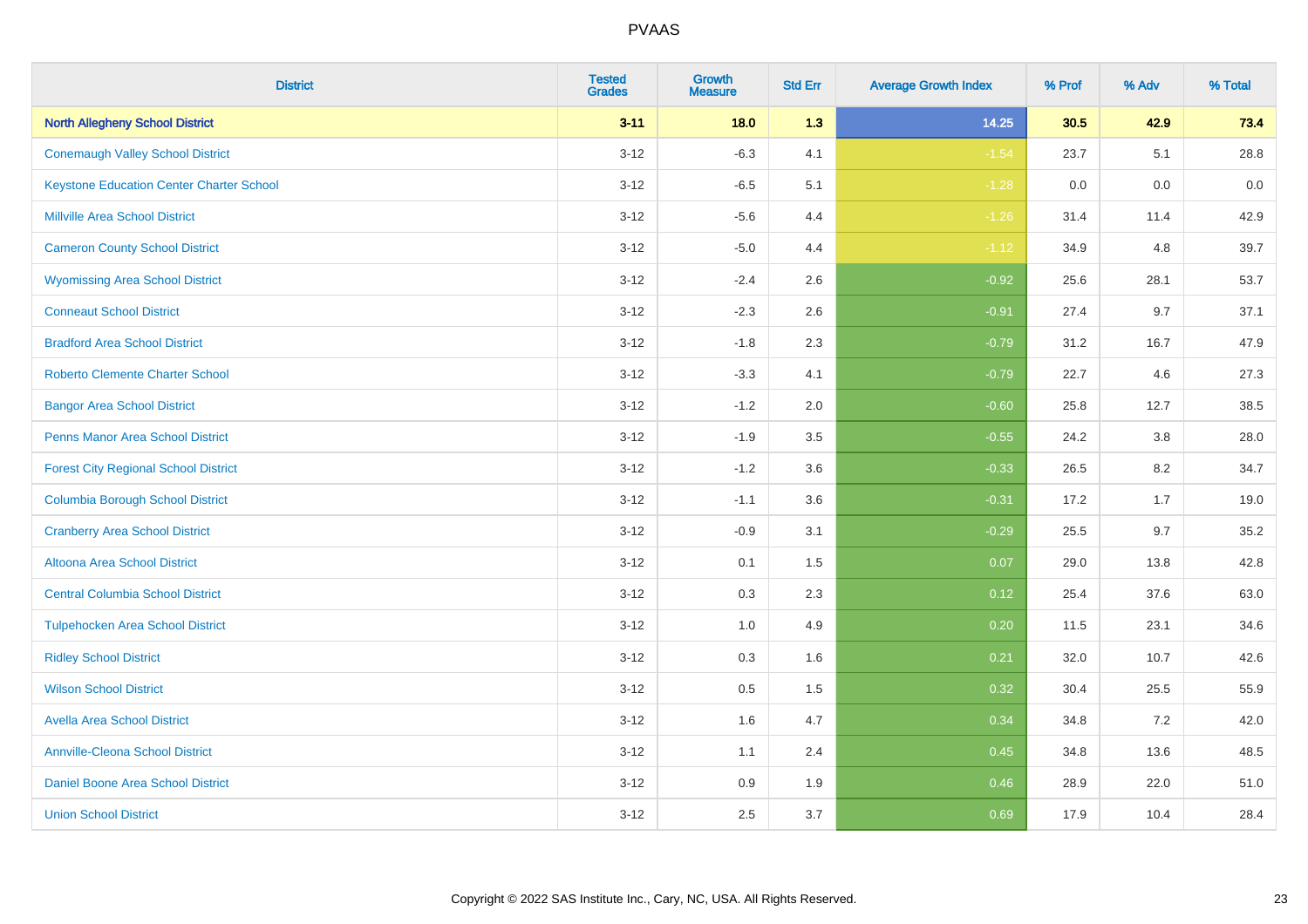| <b>District</b>                                 | <b>Tested</b><br><b>Grades</b> | <b>Growth</b><br><b>Measure</b> | <b>Std Err</b> | <b>Average Growth Index</b> | % Prof | % Adv   | % Total |
|-------------------------------------------------|--------------------------------|---------------------------------|----------------|-----------------------------|--------|---------|---------|
| <b>North Allegheny School District</b>          | $3 - 11$                       | 18.0                            | 1.3            | 14.25                       | 30.5   | 42.9    | 73.4    |
| North Clarion County School District            | $3 - 12$                       | 3.4                             | 4.1            | 0.83                        | 45.0   | 18.8    | 63.8    |
| <b>Pottstown School District</b>                | $3 - 12$                       | 2.0                             | 2.2            | 0.88                        | 19.4   | $6.2\,$ | 25.6    |
| <b>Eastern Lancaster County School District</b> | $3 - 12$                       | 2.9                             | 3.2            | 0.91                        | 35.2   | 36.4    | 71.6    |
| <b>Brownsville Area School District</b>         | $3 - 12$                       | 3.9                             | 3.8            | 1.04                        | 22.0   | 8.5     | 30.5    |
| People For People Charter School                | $3 - 12$                       | 6.4                             | 5.6            | 1.15                        | 2.4    | 0.0     | 2.4     |
| <b>Newport School District</b>                  | $3 - 12$                       | $3.8\,$                         | 3.3            | 1.17                        | 38.8   | 10.4    | 49.2    |
| <b>Upper Dublin School District</b>             | $3 - 12$                       | 2.1                             | 1.8            | 1.19                        | 34.7   | 30.0    | 64.7    |
| <b>Purchase Line School District</b>            | $3 - 12$                       | 4.3                             | 3.3            | 1.30                        | 32.3   | 9.0     | 41.4    |
| <b>Chestnut Ridge School District</b>           | $3-12$                         | 4.0                             | 2.9            | 1.38                        | 33.2   | 11.0    | 44.2    |
| <b>Conemaugh Township Area School District</b>  | $3 - 12$                       | 4.8                             | 3.5            | 1.39                        | 30.9   | 27.8    | 58.8    |
| Susquehanna Township School District            | $3 - 12$                       | 3.9                             | 2.7            | 1.45                        | 19.0   | 13.1    | 32.0    |
| <b>Northern Potter School District</b>          | $3 - 12$                       | 6.8                             | 4.6            | 1.48                        | 30.6   | 11.1    | 41.7    |
| <b>South Western School District</b>            | $3 - 12$                       | 2.5                             | 1.7            | 1.48                        | 36.2   | 19.7    | 55.9    |
| <b>Smethport Area School District</b>           | $3 - 12$                       | 5.8                             | 3.8            | $1.52$                      | 24.6   | 20.0    | 44.6    |
| <b>Waynesboro Area School District</b>          | $3 - 12$                       | 3.0                             | 1.8            | 1.67                        | 26.0   | 23.5    | 49.5    |
| <b>West Shore School District</b>               | $3 - 12$                       | 2.2                             | 1.3            | 1.68                        | 31.8   | 15.2    | 47.1    |
| <b>Wyalusing Area School District</b>           | $3 - 12$                       | 5.7                             | 3.2            | 1.78                        | 38.6   | 12.9    | 51.4    |
| <b>Oswayo Valley School District</b>            | $3 - 12$                       | 9.9                             | 5.1            | 1.93                        | 26.5   | 44.1    | 70.6    |
| Pennsylvania Distance Learning Charter School   | $3 - 12$                       | 6.8                             | 3.4            | 1.99                        | 19.8   | $6.2\,$ | 25.9    |
| <b>Mckeesport Area School District</b>          | $3-12$                         | 4.6                             | 2.2            | 2.14                        | 21.1   | 4.4     | 25.5    |
| Northern Lehigh School District                 | $3 - 12$                       | 6.1                             | 2.5            | 2.42                        | 21.4   | 18.0    | 39.3    |
| Northern Tioga School District                  | $3 - 12$                       | 6.8                             | 2.6            | 2.64                        | 25.0   | 16.9    | 41.9    |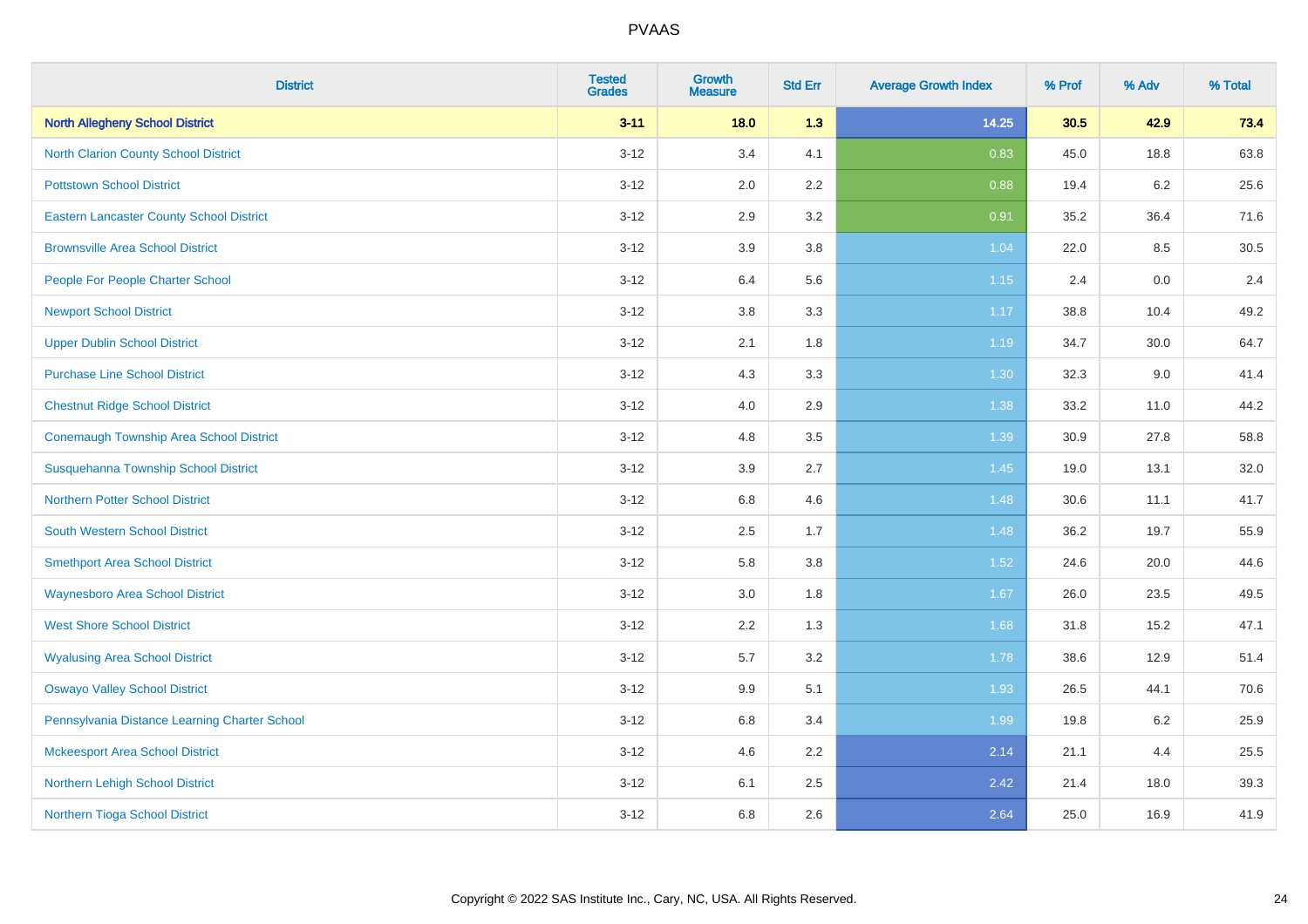| <b>District</b>                           | <b>Tested</b><br><b>Grades</b> | <b>Growth</b><br><b>Measure</b> | <b>Std Err</b> | <b>Average Growth Index</b> | % Prof | % Adv | % Total |
|-------------------------------------------|--------------------------------|---------------------------------|----------------|-----------------------------|--------|-------|---------|
| <b>North Allegheny School District</b>    | $3 - 11$                       | 18.0                            | 1.3            | 14.25                       | 30.5   | 42.9  | 73.4    |
| <b>Tamaqua Area School District</b>       | $3 - 12$                       | 6.5                             | 2.4            | 2.72                        | 34.3   | 17.5  | 51.8    |
| <b>Donegal School District</b>            | $3 - 12$                       | 5.9                             | 2.2            | 2.72                        | 34.1   | 23.1  | 57.2    |
| <b>Apollo-Ridge School District</b>       | $3 - 12$                       | 9.5                             | 3.0            | 3.23                        | 34.0   | 9.4   | 43.4    |
| <b>Kutztown Area School District</b>      | $3 - 12$                       | 9.3                             | 2.8            | 3.34                        | 38.5   | 14.6  | 53.2    |
| <b>William Penn School District</b>       | $3 - 12$                       | 7.0                             | 1.9            | 3.61                        | 14.0   | 7.2   | 21.3    |
| Dover Area School District                | $3 - 12$                       | 7.1                             | 1.9            | 3.78                        | 33.0   | 18.7  | 51.7    |
| <b>Juniata County School District</b>     | $3 - 12$                       | 7.7                             | 2.0            | 3.81                        | 22.9   | 18.9  | 41.8    |
| <b>Radnor Township School District</b>    | $3 - 12$                       | 7.5                             | 1.9            | 4.03                        | 33.0   | 38.3  | 71.3    |
| <b>Elizabethtown Area School District</b> | $3 - 12$                       | 7.1                             | 1.7            | 4.19                        | 36.4   | 27.6  | 64.0    |
| <b>West Allegheny School District</b>     | $3 - 12$                       | 8.6                             | 2.0            | 4.34                        | 37.3   | 27.2  | 64.5    |
| <b>Conewago Valley School District</b>    | $3 - 12$                       | 7.6                             | 1.7            | 4.46                        | 41.3   | 19.4  | 60.6    |
| <b>Easton Area School District</b>        | $3 - 12$                       | 6.3                             | 1.3            | 4.91                        | 24.1   | 13.0  | 37.1    |
| Pen Argyl Area School District            | $3 - 12$                       | 12.8                            | 2.5            | 5.10                        | 28.5   | 23.8  | 52.3    |
| Penns Valley Area School District         | $3 - 12$                       | 14.1                            | 2.6            | 5.33                        | 29.6   | 23.3  | 52.9    |
| <b>Hermitage School District</b>          | $3 - 12$                       | 14.0                            | 2.5            | 5.59                        | 34.0   | 27.0  | 61.0    |
| Lampeter-Strasburg School District        | $3 - 12$                       | 11.0                            | 1.9            | 5.69                        | 35.4   | 32.3  | 67.7    |
| <b>Camp Hill School District</b>          | $3 - 12$                       | 20.7                            | 2.9            | 7.00                        | 32.3   | 41.4  | 73.7    |
| <b>Manheim Township School District</b>   | $3 - 12$                       | 10.9                            | 1.5            | 7.51                        | 30.9   | 31.0  | 61.9    |
| <b>Upper Darby School District</b>        | $3 - 12$                       | 11.2                            | 1.4            | 8.28                        | 23.8   | 11.8  | 35.6    |
| <b>Central York School District</b>       | $3 - 12$                       | 12.9                            | 1.5            | 8.64                        | 31.4   | 24.1  | 55.5    |
| <b>Loyalsock Township School District</b> | $3 - 12$                       | 26.7                            | 2.7            | 9.92                        | 36.8   | 35.1  | 71.9    |
| <b>Tyrone Area School District</b>        | $3-12$                         | 29.2                            | 2.3            | 12.86                       | 36.6   | 29.1  | 65.7    |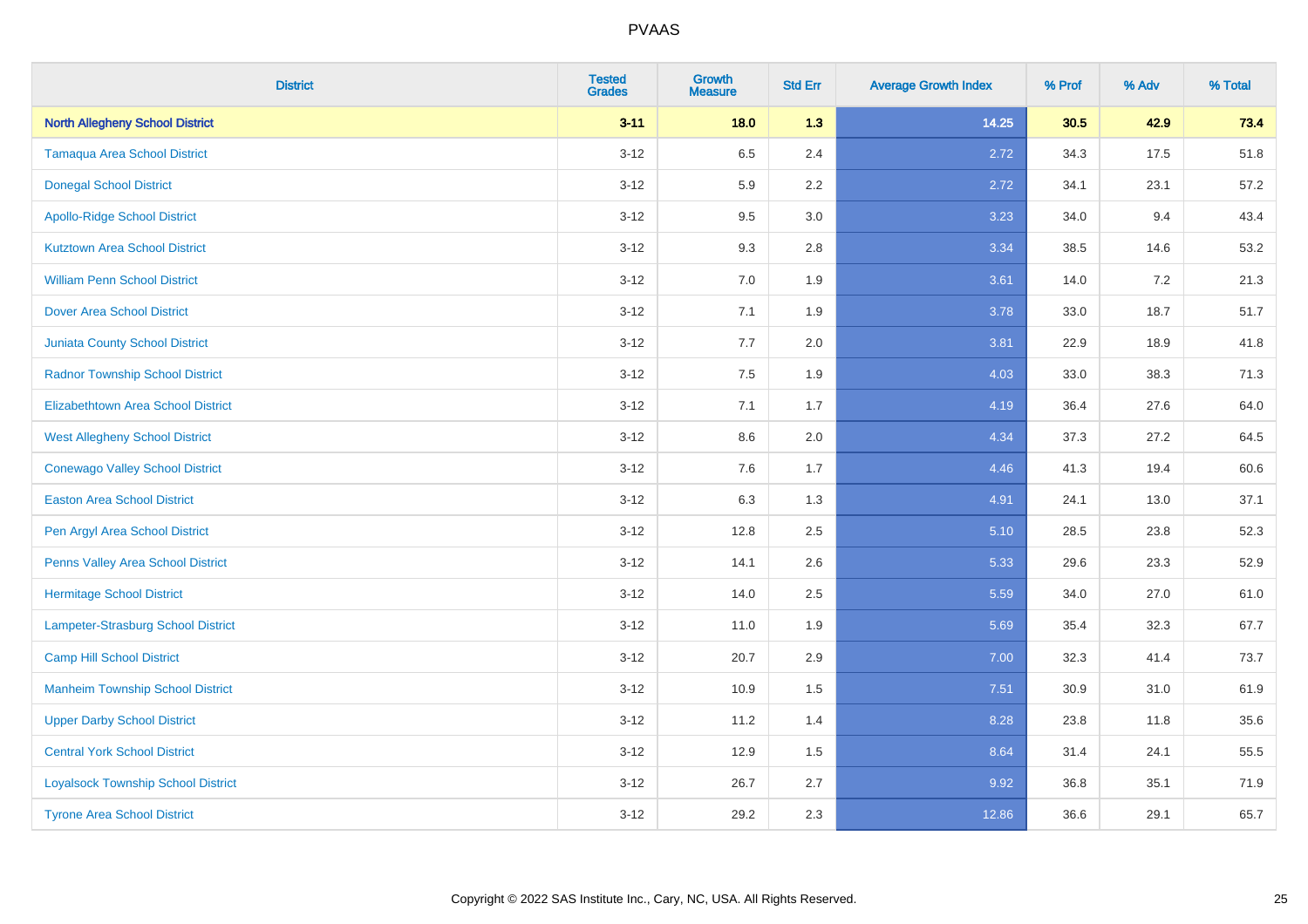| <b>District</b>                                                       | <b>Tested</b><br><b>Grades</b> | <b>Growth</b><br><b>Measure</b> | <b>Std Err</b> | <b>Average Growth Index</b> | % Prof | % Adv | % Total |
|-----------------------------------------------------------------------|--------------------------------|---------------------------------|----------------|-----------------------------|--------|-------|---------|
| <b>North Allegheny School District</b>                                | $3 - 11$                       | 18.0                            | 1.3            | 14.25                       | 30.5   | 42.9  | 73.4    |
| <b>Cumberland Valley School District</b>                              | $3 - 12$                       | 18.6                            | 1.2            | 15.79                       | 31.3   | 39.2  | 70.5    |
| <b>Environmental Charter School At Frick Park</b>                     | $3-9$                          | $-6.2$                          | 3.7            | $-1.67$                     | 25.9   | 3.4   | 29.3    |
| Esperanza Academy Charter School                                      | $4 - 11$                       | 2.1                             | 2.1            | 1.01                        | 14.2   | 3.6   | 17.8    |
| <b>Mastery Charter School - Pickett Campus</b>                        | $6 - 10$                       | 2.7                             | 4.2            | 0.65                        | 20.6   | 0.0   | 20.6    |
| <b>Innovative Arts Academy Charter School</b>                         | $6 - 11$                       | $-7.2$                          | 2.5            | $-2.83$                     | 2.0    | 0.0   | 2.0     |
| La Academia Partnership Charter School                                | $6 - 11$                       | $-15.5$                         | 5.7            | $-2.70$                     | 2.3    | 0.0   | 2.3     |
| Perseus House Charter School Of Excellence                            | $6 - 11$                       | $-6.4$                          | 2.6            | $-2.50$                     | 0.9    | 0.0   | 0.9     |
| Urban Pathways 6-12 Charter School                                    | $6 - 11$                       | $-4.1$                          | 5.7            | $-0.72$                     | 0.0    | 0.0   | $0.0\,$ |
| <b>Evergreen Community Charter School</b>                             | $6 - 11$                       | $-1.1$                          | 4.7            | $-0.23$                     | 34.6   | 26.9  | 61.5    |
| Boys Latin Of Philadelphia Charter School                             | $6 - 12$                       | $-8.0$                          | 2.7            | $-3.02$                     | 1.4    | 0.0   | 1.4     |
| Center For Student Learning Charter School At Pennsbury               | $6 - 12$                       | $-3.3$                          | 6.0            | $-0.55$                     | 23.1   | 0.0   | 23.1    |
| Dr Robert Ketterer Charter School Inc                                 | $6 - 12$                       | 7.1                             | 4.3            | 1.66                        | 7.3    | 1.7   | 9.0     |
| 21st Century Cyber Charter School                                     | $6 - 12$                       | 6.6                             | 2.1            | 3.16                        | 29.0   | 21.8  | 50.8    |
| <b>Mastery Charter School - Gratz Campus</b>                          | $7 - 10$                       | $-9.5$                          | 4.6            | $-2.09$                     | 0.0    | 3.4   | 3.4     |
| Mastery Charter School - Shoemaker Campus                             | $7 - 10$                       | $-2.3$                          | 2.8            | $-0.81$                     | 10.1   | 3.7   | 13.8    |
| <b>Lincoln Park Performing Arts Charter School</b>                    | $7 - 11$                       | $-14.9$                         | 2.7            | $-5.45$                     | 39.3   | 8.9   | 48.2    |
| <b>Achievement House Charter School</b>                               | $7 - 11$                       | $-8.2$                          | 3.6            | $-2.28$                     | 16.7   | 2.8   | 19.4    |
| <b>Mastery Charter High School-Lenfest Campus</b>                     | $7 - 11$                       | $-1.8$                          | 5.8            | $-0.30$                     | 26.3   | 0.0   | 26.3    |
| <b>West Side CTC</b>                                                  | $9 - 10$                       | $-32.0$                         | 3.9            | $-8.16$                     | 5.9    | 0.0   | 5.9     |
| Lehigh Valley Charter High School For The Arts                        | $9 - 10$                       | $-11.8$                         | 2.5            | $-4.76$                     | 28.9   | 5.7   | 34.6    |
| <b>Columbia-Montour AVTS</b>                                          | $9 - 10$                       | $-7.1$                          | 2.8            | $-2.52$                     | 19.5   | 3.2   | 22.7    |
| Preparatory Charter School Of Mathematics, Science, Tech, And Careers | $9 - 10$                       | $-5.1$                          | 2.5            | $-2.03$                     | 6.3    | 1.4   | 7.7     |